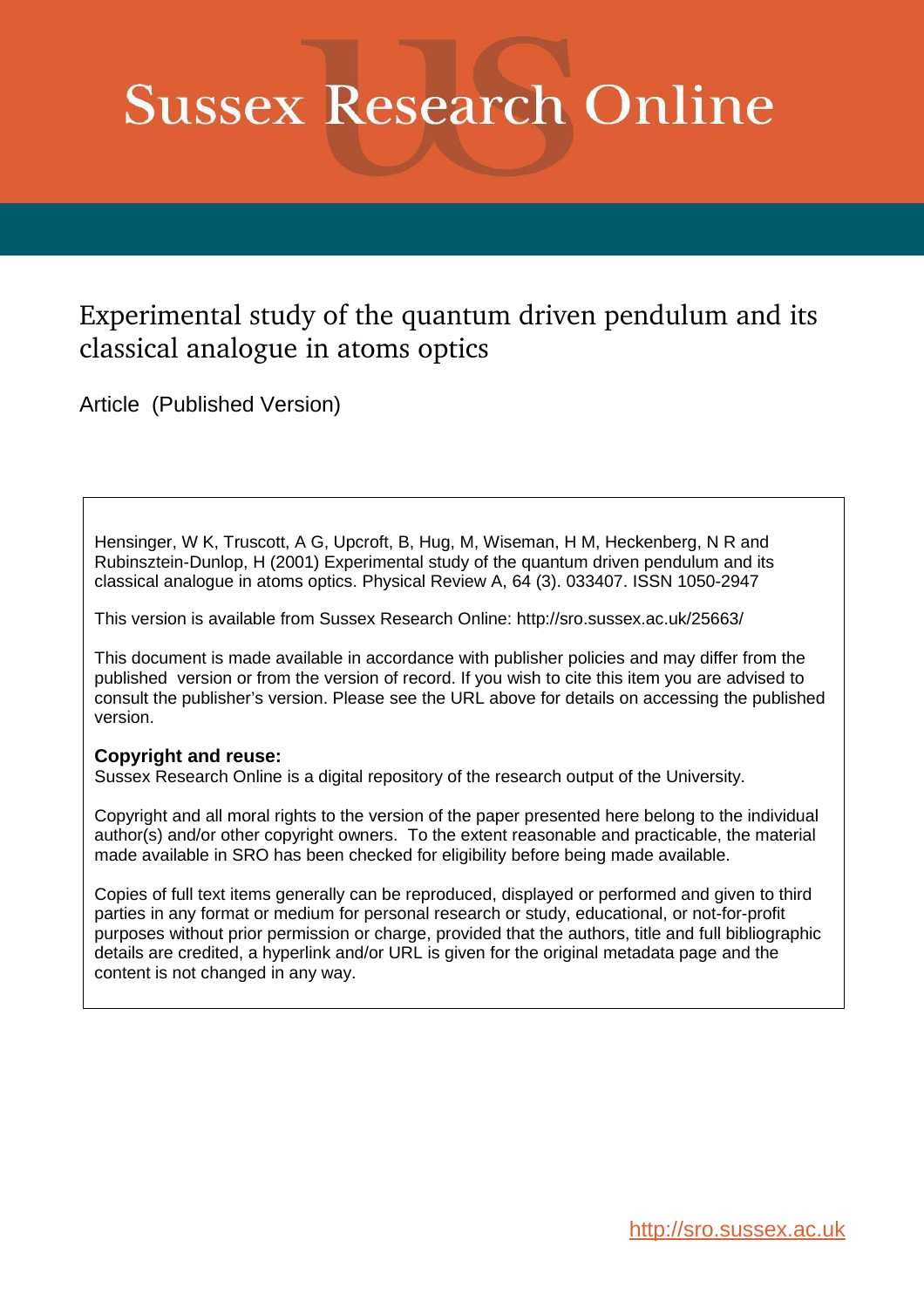#### **Experimental study of the quantum driven pendulum and its classical analog in atom optics**

W. K. Hensinger,<sup>1</sup> A. G. Truscott,<sup>1</sup> B. Upcroft,<sup>1</sup> M. Hug,<sup>1</sup> H. M. Wiseman,<sup>1,2</sup> N. R. Heckenberg,<sup>1</sup> and H. Rubinsztein-Dunlop<sup>1</sup>

<sup>1</sup>*Centre for Laser Science, Department of Physics, The University of Queensland, Brisbane, Queensland 4072, Australia*

2 *School of Science, Griffith University, Nathan, Brisbane, Queensland 4111, Australia*

(Received 30 August 2000; published 6 August 2001)

We present experimental results for the dynamics of cold atoms in a far detuned amplitude-modulated optical standing wave. Phase-space resonances constitute distinct peaks in the atomic momentum distribution containing up to 65% of all atoms resulting from a mixed quantum chaotic phase space. We characterize the atomic behavior in classical and quantum regimes and we present the applicable quantum and classical theory, which we have developed and refined. We show experimental proof that the size and the position of the resonances in phase space can be controlled by varying several parameters, such as the modulation frequency, the scaled well depth, the modulation amplitude, and the scaled Planck's constant of the system. We have found a surprising stability against amplitude noise. We present methods to accurately control the momentum of an ensemble of atoms using these phase-space resonances which could be used for efficient phase-space state preparation.

DOI: 10.1103/PhysRevA.64.033407 PACS number(s): 32.80.Pj, 05.45.Mt, 42.50.Vk

#### **I. INTRODUCTION**

The field of ''quantum chaos'' was born in 1917 when Albert Einstein tried to unravel which mechanical systems could be subjected to the Bohr-Sommerfeld-Epstein quantization rules  $[1]$ . He concluded that in the absence of invariant tori in phase space these quantization rules cannot be used and that, moreover, this absence applies to most systems. Chaos is associated with a rapid divergence of arbitrarily close points in phase space  $[2]$ . Strictly speaking there can be no such thing as quantum chaos as an infinitely fine level of detail is needed to describe the trajectories of a classical chaotic system. In reality a system is bound by Heisenberg's uncertainty principle restricting the amount of detail of position and momentum needed for classical chaos. Classical chaos can be described as the emergence of complexity on infinitely fine scales in classical phase space. In contrast, in quantum mechanics structure is smoothed away in an area below the size of  $\hbar$  [2,3].

During the years since the birth of quantum chaos, significant amounts of theory have been created to give a better description of chaotic physical systems in a quantum dynamical context. The key question is, what happens to classical chaos in the quantum world? One approach is to seek generic features of quantum dynamics for a system whose classical description exhibits chaotic dynamics. One example of such features is dynamical localization, a quantum suppression of classical diffusion, which was discovered by Fishman *et al.* [4] in numerical studies of the periodically kicked quantum rotor. Conductance fluctuations in ballistic microstructures associated with complex electron trajectories constitute another example of the occurrence of quantum chaos [5]. Finally, molecular excitation experiments can show interesting quantum features (e.g., Anderson localization, an effect related to dynamical localization) if the scaled Planck's constant is kept finite but exhibits chaotic dynamics in the classical limit ( $\hbar$  = 0) [6]. To gain a different perspective on the quantum nature of classical chaos some experiments look at the manifestations of classical chaos in wave

propagation. In these experiments the time-independent wave equation, the Helmholtz equation, is mathematically equivalent to the time-independent Schrödinger equation for a billiard system. In billiard-shaped cavities eigenfrequencies and eigenfunctions can be measured by microwave absorption. In 1991 quantum scars, which are concentrations of probability along periodic orbits, were experimentally observed by Sridhar  $[7]$ . Experiments to study the quantum dynamics of classically chaotic systems have been carried out on Rydberg atoms, measuring microwave ionization of highly excited hydrogen atoms  $[8,9]$ . One result of these experiments is the recognition of different regimes determined by how well classical and quantum mechanics agree with each other. These regimes are characterized by the scaled microwave frequency given by  $\Omega_0 = n_0 \Omega$ , where  $n_0$  is the principal quantum number of the initial state and  $\Omega$  the microwave frequency.

It was first proposed by Graham, Schlautmann, and Zoller [10] to use atom manipulation experiments to test predictions of quantum chaos. Cold atoms provide new grounds for experiments in quantum chaos which have some advantages compared to Rydberg atom experiments. First, the potentials that are used are extremely well approximated as onedimensional potentials. In contrast, the potentials involved in the Rydberg-atom ionization experiments are much harder to approximate by one-dimensional potentials. At present the three-dimensional quantum simulations needed for these highly excited atoms are not feasible without severe approximations [9]. Second, in atom optics there is considerable control over the potentials. In the Rydberg-atom case the Coulomb potential dictates the dynamics and the system is complicated due to electron-electron interactions (the chaotic trajectory of the outer electron in a Rydberg atom can closely approach the shell of inner electrons). In atom optics one can tailor the potentials to match the theoretical description and indeed achieve simple nonlinear potentials such as the nonlinear pendulum which we consider in this study. We can also achieve a considerable variety of modulation dynamics. Finally, atom-optical systems are far less dissipative and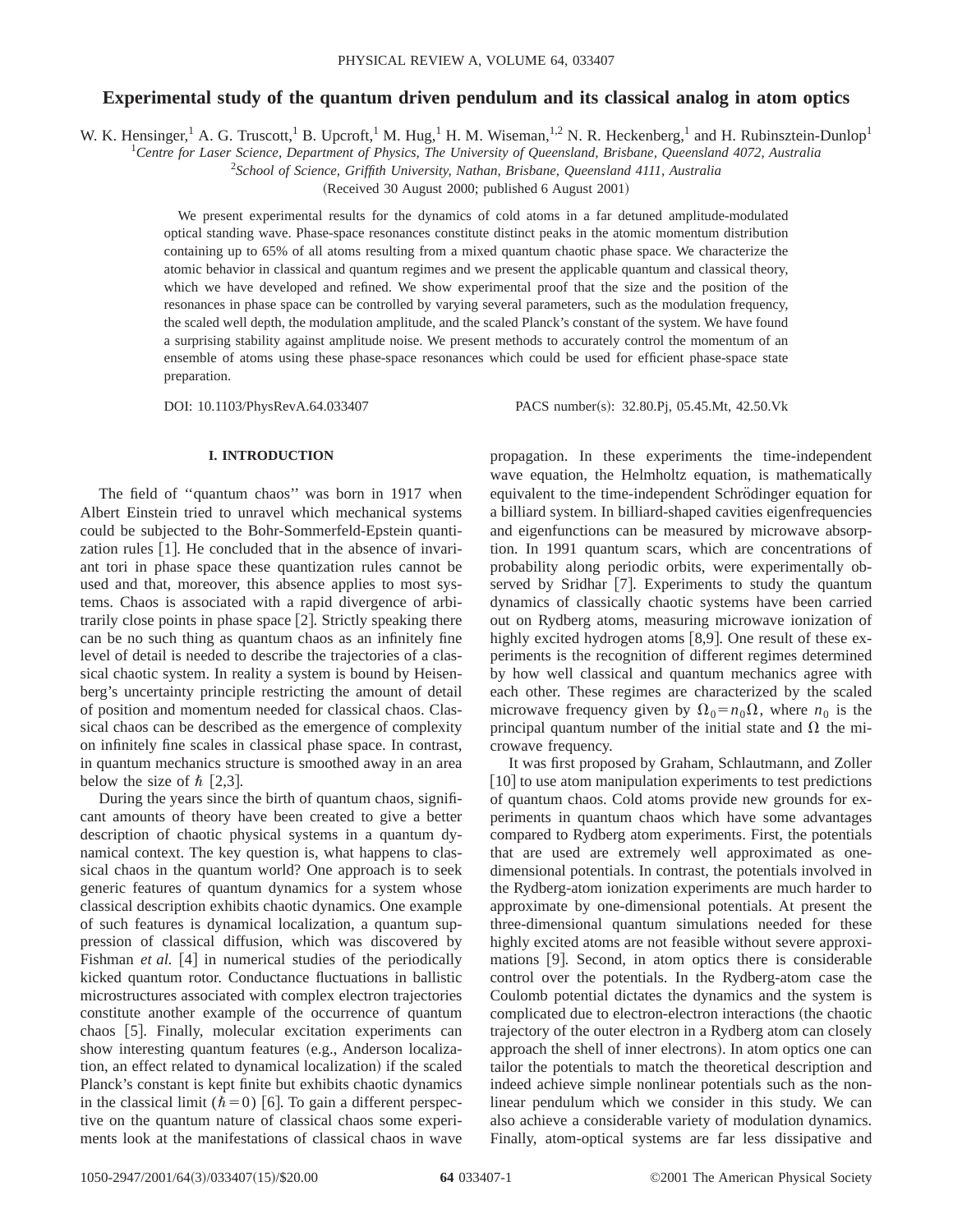noisy than Rydberg-atom experiments due to laser cooling and the ability to operate far off resonance. Hence atomoptical systems can be well approximated by Hamiltonian dynamics.

Moore *et al.* [11] and Ammann *et al.* [12] showed that cold atoms can be used to simulate the quantum delta kicked rotor (Q-DKR). Raizen's group also reported the experimental observation of dynamic localization in cold atoms  $[13]$ which is the quantum suppression of chaotic diffusion. It can be roughly understood by considering that classical chaotic paths can interfere destructively. Decoherence will tend to suppress this quantum behavior and leads to classical-like dynamics.

Our group has recently demonstrated the existence of phase space resonances for the quantum driven pendulum  $(QDP)$  in cold atoms that we report on in this paper. Although it is probably the first time that such phase-space resonances have been observed for the QDP, Raizen and coworkers had previously observed momentum distributions that are due to atoms being trapped in a first-order resonance in the dynamics of cold atoms in a phase-modulated standing wave  $[14]$ . This particular first-order resonance corresponds to the central elliptic fixed point at the origin of phase space. In contrast we are investigating second-order resonances for the QDP, which are distinct features in the momentum distribution of cold atoms traveling with a nonzero mean velocity on top of a background of atoms moving chaotically in phase space.

Phase-space resonances have also been seen in other physical systems. For example, they have been reported in plasma physics. Sinclair, Hosea, and Sheffield  $[15]$  mapped a toroidal magnetic field in a stellarator using phase stabilized electrons. Islands of stability emerged in the phase-space dynamics of the electrons. In fluid flow experiments particle motion in the fluid was shown to have chaotic and regular phase-space regions  $[16]$ . In experiments on microwave ionization of Rydberg atoms strong classical resonance effects in the final-bound-state quantum number distribution were found by Bayfield and Sokol  $[17]$ . These peaks cannot be associated with any quantum-mechanical resonance transition  $[9]$ .

Atom-optics experiments provide a good opportunity to examine the transition between classical and quantum mechanics. Dyrting and co-workers  $[18]$  made a theoretical study of cold atoms which are subjected to a singlefrequency amplitude-modulated standing wave. They predicted quantum tunneling between phase-space resonances for this system. Hug and Milburn  $[19]$  showed that quantummechanical velocity predictions for second-order phasespace resonances disagree by up to 20% with classical predictions in the quantum driven pendulum  $[20]$ .

We analyze in this study the phase-space resonances that we found in the dynamics of the experimental realization of the quantum driven pendulum and its classical analog with cold atoms and test theoretical predictions. The system shows either classical or quantum behavior, depending on the parameters chosen for the system. In the context of this study we mean by quantum behavior a situation where a classical simulation cannot predict some of the observed experimental features while a quantum simulation can. This constitutes the importance of the system for quantum chaos studies. We also analyze here the observed second-order phase-space resonances in detail. We present experimental findings showing how they can be manipulated and how to momentum control them. We give an overview of the resonance dynamics for different parameter regimes to characterize the atomic dynamics qualitatively and quantitatively. A surprising range of dynamics arises. Furthermore, we present methods for efficient momentum phase-space state preparation utilizing the quantum chaotic phase space of the QDP. This could have a variety of applications in atom optics, for example beam splitters and atomic interferometry. Furthermore, we will show introductory results on how noise affects the system.

#### **II. DESCRIPTION OF THE QUANTUM DRIVEN PENDULUM AND ITS CLASSICAL ANALOG**

Our QDP experiments have been carried out using cold rubidium atoms that are positioned in a far detuned optical standing wave. Modulation of the intensity of the standing wave leads to an effective Hamiltonian for the center-ofmass motion (as shown in the Appendix) given by

$$
H = \frac{p_x^2}{2m} + \frac{\hbar \Omega_{\text{eff}}}{4} (1 - 2\varepsilon \sin \omega t) \sin^2(kx),
$$
 (1)

where the effective Rabi frequency is  $\Omega_{\text{eff}} = \Omega^2 / \delta$ ,  $\Omega$  $=\Gamma \sqrt{I/I_{\text{sat}}}$  is the resonant Rabi frequency,  $\varepsilon$  is the modulation parameter,  $\omega$  is the modulation angular frequency,  $\Gamma$  is the inverse spontaneous lifetime,  $\delta$  is the detuning of the standing wave,  $t$  is the time, and  $p_x$  the momentum component of the atom along the standing wave. Here *I* is the spatial mean of the intensity of the unmodulated standing wave (which is half of the peak intensity so  $\Omega$  $=\Gamma \sqrt{I_{\text{peak}}/2I_{\text{sat}}}$  and  $I_{\text{sat}}$  is the saturation intensity. Using scaled variables  $[11]$  the Hamiltonian is given by

$$
\mathcal{H} = p^2/2 + 2\,\kappa (1 - 2\,\varepsilon \sin \tau) \sin^2(q/2),\tag{2}
$$

where  $\mathcal{H} = (4k^2/m\omega^2)H$ ,  $q = 2kx$ ,  $p = (2k/m\omega)p_x$  and *k* is the wave number. The driving amplitude is given by

$$
\kappa = \omega_r \Omega_{\text{eff}} / \omega^2 = \frac{\hbar k^2 \Omega_{\text{eff}}}{2 \omega^2 m},\tag{3}
$$

where  $\omega_r = \hbar k^2 / 2m$  is the recoil frequency and  $\tau = t\omega$  is the scaled time variable. The commutator is given by

$$
[p,q] = ik,\tag{4}
$$

where the scaled Planck's constant is  $k = 8 \omega_r / \omega$ . This system can be seen to be equivalent to a driven pendulum, because the Hamiltonian is equivalent to that of an amplitude-driven pendulum  $[18]$ .

The system exhibits classical and quantum-mechanical regimes determined by the value of the scaled Planck's constant  $k \sim 10$ . To understand the nature of the resonances it is best to estimate first when they can be treated classically and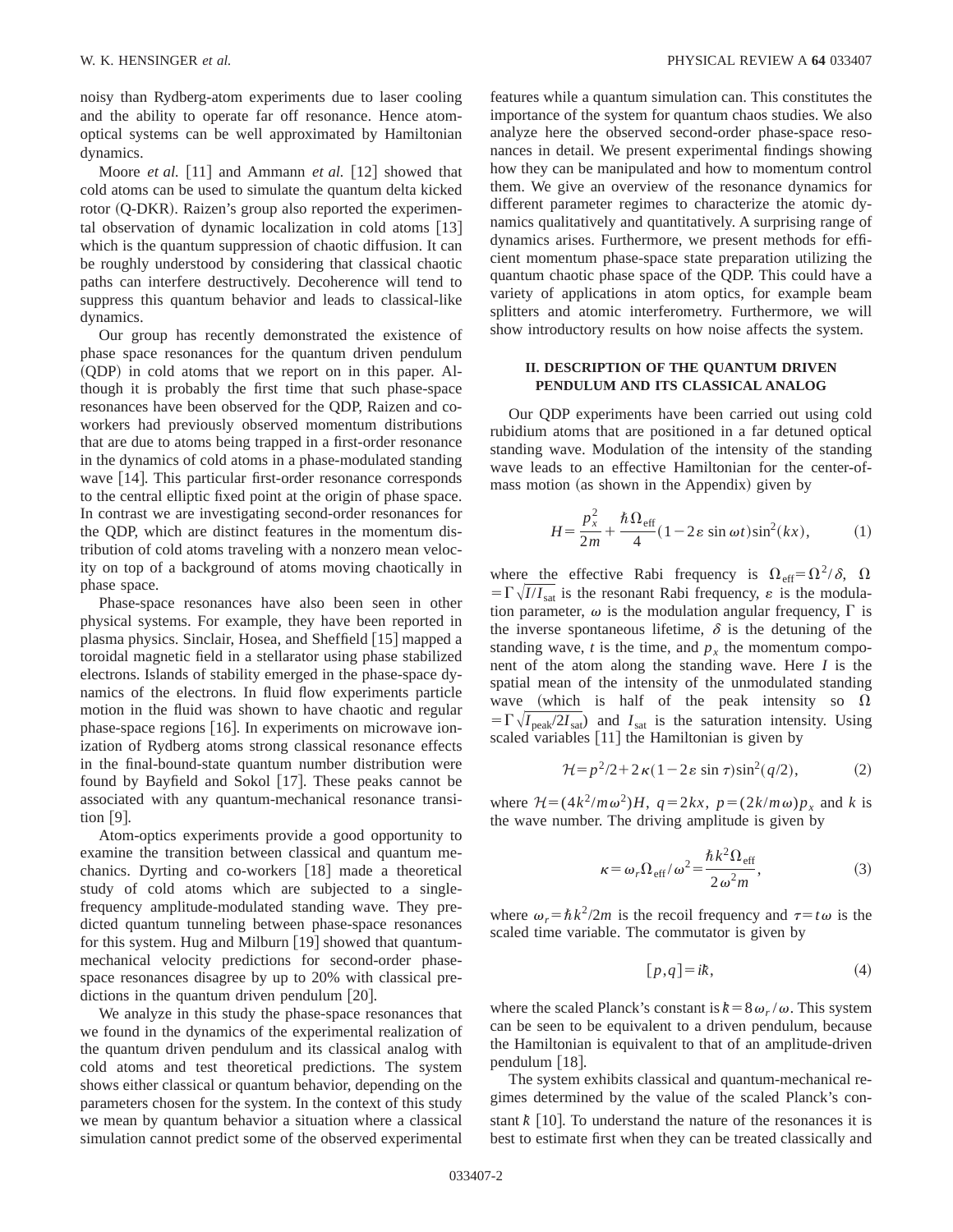when one has to use a full quantum simulation to predict the dynamics of the system. The scaled Planck's constant can be rewritten as

$$
k = \frac{4\hbar k^2}{\omega m} = 4\hbar \frac{4\pi^2}{\lambda^2 \omega} = 4\hbar \pi^2 \left(\frac{1}{\frac{\lambda}{2\pi m}}\right) = \frac{4\hbar \pi^2}{2\pi I_0} = \frac{h}{I_0},\tag{5}
$$

where *T* is the modulation period,  $\hbar$  is Planck's constant,  $\lambda$  is the wavelength, and  $I_0$  is the action of a free particle over the distance  $\lambda/2$  in the time *T*. Our one-dimensional system can be described in the corresponding two-dimensional phase space which is spanned by momentum and position coordinates. The position coordinate axis is orientated along the standing wave. The action of the system, multiplied by  $2\pi$ , is given by the area in phase space, which is encircled by the

trajectory of a particle.  $k$  can be interpreted as the ratio of Planck's constant to the action of a particle in the system described. Now if the phase-space area of a resonance is on the same order as  $\hbar$  we know that Heisenberg's uncertainty relation forbids simulation of the dynamics using classical trajectories but it rather requires the atoms to be treated as wave packets. Thus  $k$  will indicate in which regime the experiment is carried out. Therefore we know there is some minimum order of magnitude of  $k$  which must be exceeded before we expect to see differences between quantum and classical dynamics on a given time scale.

Quantum effects can be observed only if the decoherence is kept to a minimum. The magnitude of the detuning will determine the amount of decoherence introduced into the system because the less the standing wave is detuned the more incoherent transitions (e.g., spontaneous emission) will occur. We now describe the full quantum dynamics, including spontaneous emission.

#### **A. The quantum master equation**

Quantum mechanically, the state of the system is described by a density operator  $\rho$ . In order to describe spontaneous emission as well as the motion induced by the standing wave it is necessary to use a quantum master equation. Considering only motion in the direction of the standing wave, and working in the interaction picture, this is

$$
\dot{\rho} = -\frac{i}{\hbar} [H,\rho] + \Gamma \mathcal{L}_1 \rho. \tag{6}
$$

Here *H* is the Hamiltonian for the center-of-mass and internal state of the atom, given by

$$
H = \frac{p_x^2}{2m} - \hbar \,\delta\sigma^{\dagger}\sigma - \frac{\hbar}{2} [\Omega(x,t)\sigma^{\dagger} + \Omega^{\dagger}(x,t)\sigma]. \tag{7}
$$

Here  $\Omega(x,t)$  is the position and time-dependent Rabifrequency operator for the atom in the standing wave and  $\delta$ is the detuning of the standing wave. The atomic operators are defined in terms of  $\sigma=|a\rangle\langle b|$ , where  $|a\rangle$  and  $|b\rangle$  correspond to ground and excited states, respectively.

The superoperator  $\mathcal L$  describes the incoherent evolution due to the coupling to the vacuum field modes at rate  $\Gamma$  and is given by

$$
\mathcal{L}_1 = \int d^2 \vec{n} \phi(\vec{n}) \mathcal{D} [e^{ikn_x x} \sigma]. \tag{8}
$$

Here  $k$  is the wave number of the spontaneously emitted light,  $\overrightarrow{n}$  is a unit vector describing the direction of the spontaneously emitted photon, and  $\phi(n)$  is the dipole radiation distribution for this direction

$$
\phi(\vec{n}) = \frac{3}{8\pi} \left( 1 - \frac{(\vec{d} \cdot \vec{n})^2}{\vec{d} \cdot \vec{d}} \right),\tag{9}
$$

where  $\tilde{d}$  is the atomic dipole vector. The superoperator  $D$  is defined for arbitrary operators *A* and *B* by

$$
\mathcal{D}[A]B \equiv ABA^{\dagger} - (A^{\dagger}AB + BA^{\dagger}A)/2. \tag{10}
$$

Only the *x* component  $n_x$  appears in the superoperator in Eq.  $(8)$  because we are only interested in motion in the *x* direction. This is the direction of propagation of the light beams, so the dipole vector (which is parallel to the polarization vector of the light) is perpendicular to the  $x$  direction. This enables the integral in Eq.  $(8)$  to be simplified to

$$
\mathcal{L}_1 = \int du W(u) \mathcal{D}[e^{ikux}\sigma], \qquad (11)
$$

where

$$
W(u) = \begin{cases} \frac{3}{8}(1+u^2) & \text{for } |u| \le 1\\ 0 & \text{for } |u| > 1. \end{cases}
$$
 (12)

Note that *u* can be interpreted as the *x* component of the momentum kick to the atom, in units of  $\hbar k$ .

The evolution described by the master equation  $(6)$  is not obviously related to that generated by the Hamiltonian  $(1)$ . For a start, the real particle is an atom with two internal states whereas the ideal particle has no internal states. To see the relation between the two models it is necessary to adiabatically eliminate the upper level of the atom. This procedure is outlined in the Appendix where we also quantify some of the approximations involved. It is valid only if the detuning  $\delta$  is much greater than the maximum of the Rabi frequency  $\Omega(x,t)$ . In the experiment the modulated standing-wave Rabi frequency has the form

$$
\Omega(x,t) = \Omega \sqrt{1 - 2\varepsilon \sin \omega t} \sin kx, \tag{13}
$$

which gives the master equation

$$
\dot{\rho} = -\frac{i}{\hbar} [H, \rho] + \lambda \mathcal{L}_2 \rho. \tag{14}
$$

Here the Hamiltonian is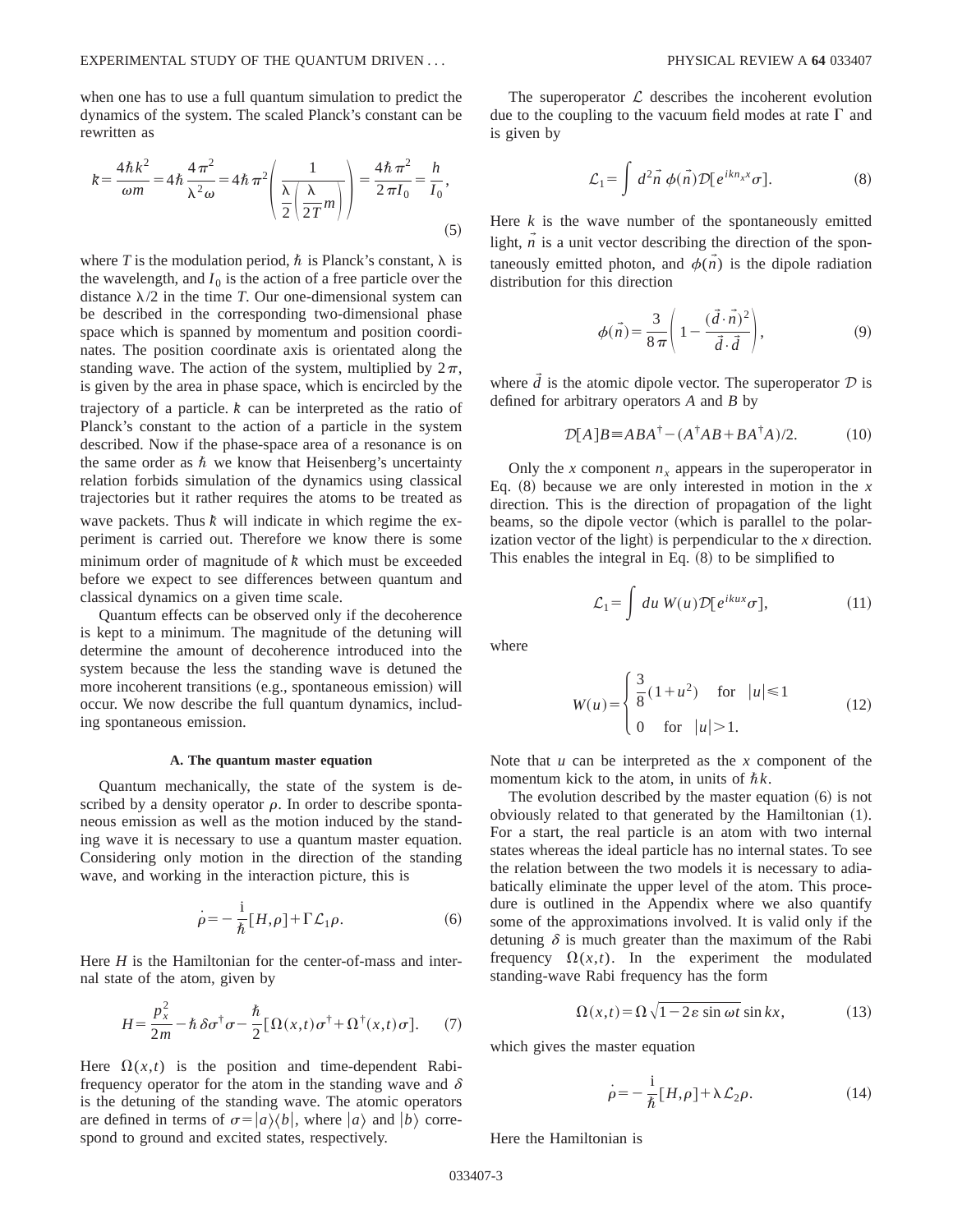$$
H = \frac{p_x^2}{2m} + \frac{\hbar \Omega_{\text{eff}}}{4} (1 - 2\varepsilon \sin \omega t) \sin^2(kx), \qquad (15)
$$

which is the same as in Eq. (1), with  $\Omega_{\text{eff}} = \Omega^2 / \delta$ . The effective damping rate is  $\lambda = \Gamma(\Omega/2\delta)^2$  and the superoperator  $\mathcal{L}_2$ is

$$
\lambda \mathcal{L}_2 = \lambda \int du W(u) \mathcal{D} \left[ e^{ikux} \sqrt{1 - 2\varepsilon \sin \omega t} \sin kx \right]
$$
\n(16)

$$
= \frac{\Gamma}{\delta} \frac{\Omega_{\text{eff}}}{4} (1 - 2\varepsilon \sin \omega t) \int du W(u) \mathcal{D}[e^{ik(u+1)x} - e^{ik(u-1)x}].
$$
 (17)

#### **B. Simulation methods**

To obtain reliable theoretical data we have utilized two different methods to obtain our quantum simulations. The dynamics are modeled using either the master equation or quantum trajectories. These methods are inherently different. Both have been tested and found to give essentially identical results, strengthening the validity of the presented theory. To allow a comparison with classical physics we also present a method to obtain classical simulations. This will be of importance for future decoherence and quantum chaos studies.

#### *1. Simulations using the master equation*

Since the Hamiltonian  $(15)$  is periodic in *x*, it would be natural to consider using the momentum states as a basis for simulating the evolution. However, as the final expression (17) for  $\mathcal{L}_2$  indicates, spontaneous emission following the absorption of a photon from the standing wave enables a transfer of momentum of any amount between  $-2\hbar k$  and  $1+2\hbar k$  (because the momentum kick is projected onto the *x* axis). This means that an exact one-dimensional simulation of the master equation would require a dense set of momentum states.

In practice, this dense set is not necessary as the initial conditions have a finite momentum spread which will smear out any fine structure. In fact, the initial conditions from the experimental setup have a momentum spread of order  $7\hbar k$ which means that features of order  $\hbar k$  are not resolvable. It therefore makes sense to approximate the continuous momentum transfer due to spontaneous emission by discrete momentum transfer in units of  $\hbar k$  in order to take advantage of the symmetry of the Hamiltonian. This is achieved by replacing  $\mathcal{L}_2$  by

$$
\mathcal{L}_3 = (1 - 2\varepsilon \sin \omega t) \sum_{u = -1, 0, 1} V(u) \mathcal{D} \left[ e^{ik(u+1)x} - e^{ik(u-1)x} \right],
$$
\n(18)

where  $V(u)$  is a discrete approximation to  $W(u)$ . This is similar to the approach of Ref.  $[21]$  but is more rigorous.

Approximating  $W(u)$  by  $V(u)$  is not a unique procedure. Here we adopt the method of choosing  $V(u)$  such that the zeroth, first, and second moments agree. That is,

$$
\int W(u) du = 1 = V(-1) + V(0) + V(1), \qquad (19)
$$

$$
\int W(u)u \, du = 0 = -V(-1) + V(1), \tag{20}
$$

$$
\int W(u)u^2 du = \frac{2}{5} = V(-1) + V(1).
$$
 (21)

The first condition here is just that *V* is normalized. The second is that *V* reproduces the correct mean momentum kick  $\langle \Delta p \rangle$  in spontaneous emission (i.e., zero). The third is that *V* reproduces the correct mean squared momentum kick  $\langle (\Delta p)^2 \rangle = (2/5)(\hbar k)^2$ . The three conditions imply

$$
V(-1) = \frac{1}{5}, \quad V(0) = \frac{3}{5}, \quad V(1) = \frac{1}{5}.
$$
 (22)

Under this approximation, we can write the master equation in the momentum basis as

$$
\dot{\rho} = -\frac{i}{\hbar} [H, \rho] + \lambda \mathcal{L}_3 \rho, \qquad (23)
$$

where

$$
H = \frac{1}{2m} \sum_{n} (p_0 + \hbar k n)^2 |n\rangle\langle n|
$$
  
+ 
$$
\frac{\hbar \Omega_{\text{eff}}}{16} (1 - 2\varepsilon \sin \omega t)(R^2 + L^2 - 2I), \qquad (24)
$$

where  $|n\rangle$  is the momentum state  $|p_0 + \hbar k n\rangle$  (where  $p_0$  is an arbitrary momentum) and

$$
\mathcal{L}_3 = \frac{1}{5} (1 - 2\varepsilon \sin \omega t) \{ \mathcal{D}[R^2 - I] + 2\mathcal{D}[R - L] + \mathcal{D}[I - L^2] \}.
$$
\n(25)

Here *R* is a unitary operator (corresponding to  $e^{-ikx}$ ) which raises the momentum by  $\hbar k$ , and *L* (corresponding to  $e^{ikx}$ ) similarly lowers it by  $\hbar k$ ,

$$
R = L^{-1} = L^{\dagger} = \sum_{n} |n+1\rangle\langle n|, \qquad (26)
$$

and  $I = \sum_{n} |n\rangle\langle n|$ .

Since all of the operators in the master equation  $(23)$  can be represented by matrices in the  $|n\rangle$  basis, it is a simple matter to solve the equation using a suitable numerical environment such as MATLAB. The initial state matrix  $\langle n|\rho(0)|n\rangle$ is found by assuming a Gaussian initial momentum distribution of  $1/e$  half width of  $6.5\hbar k$  which forms the diagonal elements of  $\rho(0)$ . To obtain smoother results a new set of momentum states is chosen, still spaced by  $\hbar k$ , but shifted in momentum by fractions of  $\hbar k$  compared to the original set. The different density matrices are evolved and the results are combined to gain a more accurate result.

#### *2. Simulations using quantum trajectories*

Without making the approximations of adiabatic elimination of the upper level of the atom, and discretizing the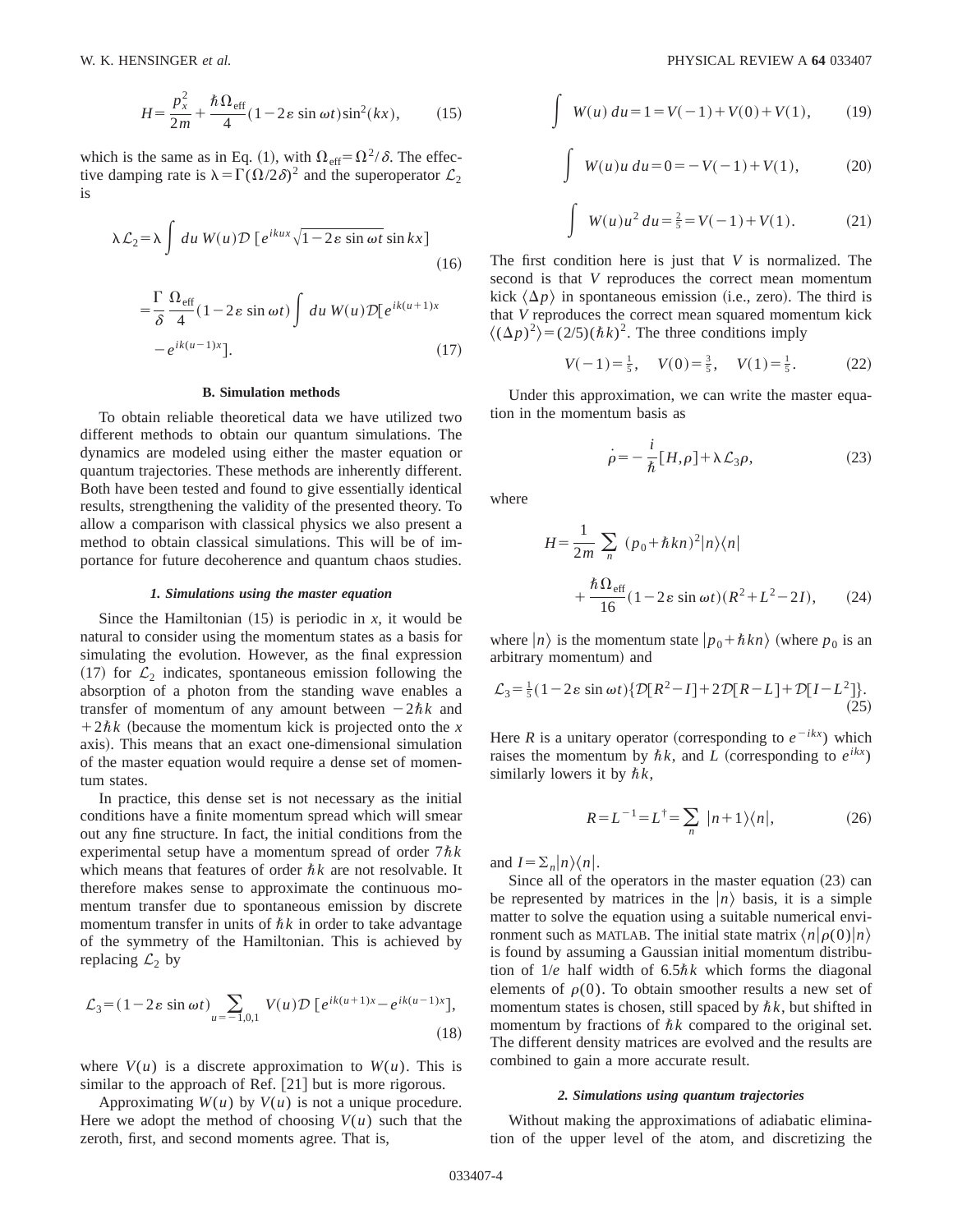spontaneous-emission recoil, it would be numerically intractable to solve the initial master equation  $(6)$ . That is because of the size of the state matrix. However, it is possible to simulate the evolution of that equation stochastically, by taking a large ensemble of quantum trajectories for the state vector. This can be done as the number of elements of the state vector is roughly equal to the square root of the number of elements of the state matrix.

The theory of quantum trajectories  $[22]$  shows that it is possible to simulate incoherent transitions using Monte Carlo methods  $[23]$ , so this was done to obtain our second quantum mechanical simulations. A stochastic Schrödinger equation developed for atom optics by Dum, Zoller, and Ritsch  $[24]$ and Mølmer, Castin, and Dalibard  $[25]$  is used to include incoherent transitions.

Rather than simulate the exact dynamics of the original master equation  $(6)$  we follow Dyrting and Milburn  $[23]$  in simulating an approximate master equation. The approximate master equation is similar to that of Eq.  $(14)$  in that the atom sees a potential. However, it is potentially a better approximation than that equation because we retain the excited state of the atom  $|b\rangle$ . We derive this approximate master equation as Eqs.  $(A7)$  and  $(A8)$  in the Appendix, as a step along the route to deriving the master equation  $(14)$  used above. The method we use is related to, but uses different approximations from, that of Dyrting and Milburn  $[23]$ .

In the quantum jump simulations the atom is always in state  $|b\rangle$  or  $|a\rangle$ , and the potential it sees depends on which state it is in. Thus the atom has a quantum center-of-mass state  $|\psi\rangle$  and an internal state which can be either *a* or *b* but not a superposition of both. The advantage of this approximation over the full master equation  $(6)$  is that it has a clear classical analog, as will be discussed in Sec. II B 3.

In the scaled units of Eq.  $(2)$ , the stochastic equation for the state vector  $|\psi\rangle$  is

$$
d|\psi\rangle = -\frac{i}{k} d\tau K |\psi\rangle + dN_1(\tau)
$$
  
 
$$
\times \left( \frac{\sqrt{(1 - 2\varepsilon \sin \tau)} \sin(q/2)}{\langle \psi | [\sqrt{(1 - 2\varepsilon \sin \tau)} \sin(q/2)]^2 | \psi \rangle} - 1 \right) |\psi\rangle
$$
  
 
$$
+ dN_2(\tau) \left( \frac{\exp(i\bar{p}q/k)}{\sqrt{\langle \psi | \psi \rangle}} - 1 \right) |\psi\rangle.
$$
 (27)

Here the non-Hermitian effective Hamiltonian *K* depends on the internal state  $\sigma = a$ ,*b* of the atom

$$
K = \begin{cases} p^2/2 + 2\kappa (1 - 2\varepsilon \sin \tau) \sin^2(q/2)/\nu^* & \text{for } \sigma = a \\ p^2/2 - 2\kappa (1 - 2\varepsilon \sin \tau) \sin^2(q/2)/\nu & \text{for } \sigma = b \end{cases}
$$
(28)

with

$$
\nu = 1 - \frac{i\Gamma}{2\delta}.\tag{29}
$$

The imaginary part of  $\nu$  makes  $K$  non-Hermitian. The non-Hermitian part corresponds exactly to the anticommutator (the second term in the curly brackets) in Eqs.  $(A7)$  and (A8). It causes the modulus of the wave function to decay. This is because the smooth evolution takes into account only what happens when there are no jumps. The Hermitian part of *K* corresponds exactly to the commutator (the first term in the curly brackets) in Eqs.  $(A7)$  and  $(A8)$ . The Hermitian part of  $K_a$  (for the ground state) also corresponds exactly to the Hamiltonian which appears in the final equation of the Appendix, Eq.  $(A12)$ , which corresponds to the Hamiltonian of Eq. (14) in the experimentally relevant limit of  $\Gamma \ll \delta$  (*v*  $\approx$ 1).

The point process increments  $dN_1(t)$  and  $dN_2(t)$  are, in any infinitesimal time increment  $d\tau$ , equal to either zero or one. The probabilities for the latter are equal to the expectation values of these stochastic processes and are, respectively,

$$
E[dN_1] = \eta \frac{\langle \psi | (1 - 2\varepsilon \sin \tau) \sin^2(q/2) | \psi \rangle}{\langle \psi | \psi \rangle} d\tau, \quad (30)
$$

$$
E[dN_2] = (\Gamma/\omega)d\tau, \tag{31}
$$

with

$$
\eta = \frac{\Gamma \Omega^2}{4 \omega \delta^2 |\nu|^2} = \frac{\lambda}{\omega |\nu|^2} = 2 \times \text{Im} \frac{2 \kappa}{k \nu^*}.
$$
 (32)

The jumps (when  $dN_1 = 1$  or  $dN_2 = 1$ ) cause a discontinuous change in  $|\psi\rangle$  given by Eq. (27), and are accompanied by a change in the internal state of the atom as follows:

$$
dN_1 = 1
$$
\n
$$
a \rightarrow b \text{ absorption},
$$
\n
$$
dN_1 = 1
$$
\n
$$
b \rightarrow a \text{ stimulated emission},
$$
\n
$$
dN_2 = 1
$$
\n
$$
b \rightarrow a \text{ spontaneous emission}.
$$
\n(33)

It is the absence of the first jump process in the smooth evolution which causes the decay in the modulus of the wave function referred to above, and from Eq.  $(32)$  it is clear that the rate of these jumps is related to the non-Hermitian part of the effective Hamiltonian *K*. When the modulus squared drops below a preset random number, a jump is assumed to occur and  $dN_1(\tau)=1$ . This is explained in detail in Ref. [ $24$ ]. These jumps correspond to the third term in the curly brackets in Eqs.  $(A7)$  and  $(A8)$ .

The second jump process (spontaneous emission) can only occur when the atom is in the excited state *b*. For as long as the atom is in the excited state, the time until a spontaneous emission has an exponential waiting time distribution with mean  $\omega/\Gamma$ , which is simple enough to calculate independently of the wave function modulus. This is explained in detail in Ref.  $[23]$ . These jumps correspond to the first term in Eqs. (A7) and (A8), proportional simply to  $\Gamma$ .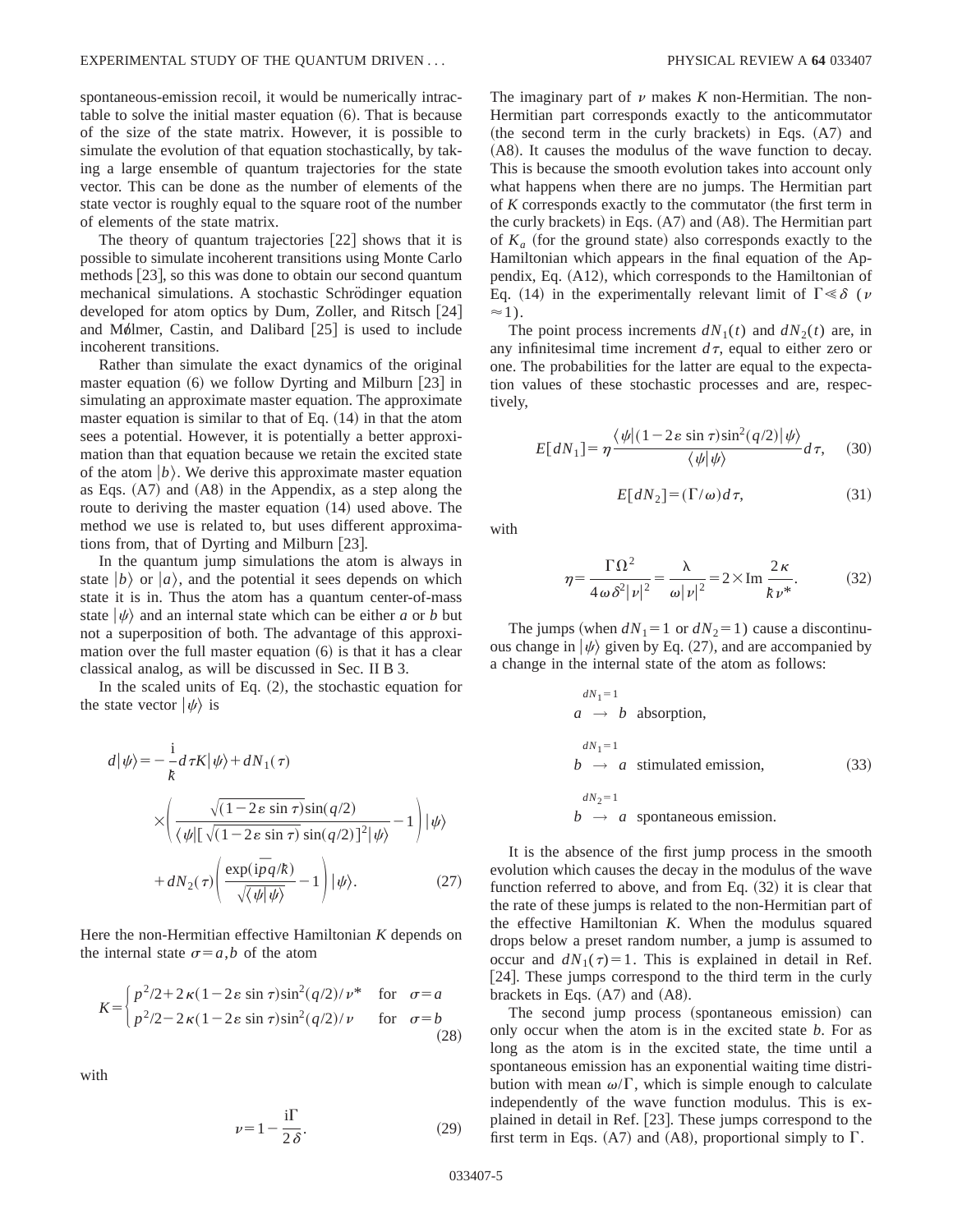When a spontaneous emission occurs, the atom receives a random momentum kick represented by  $\overline{p}$  in Eq. (27). It is given by  $[23]$ 

$$
\bar{p} = k \sin \phi \sin \theta, \qquad (34)
$$

where  $\phi$  and  $\theta$  are the Euler angles for the direction of spontaneous emission relative to the atomic dipole moment (which is orthogonal to the direction of motion  $x$ ). They are generated as follows:  $\phi \in [0,2\pi)$  is a random angle with uniform distribution and  $\theta$  is given by

$$
\theta = \arccos\left[2\cos\left(\frac{\arccos(2y-1)+4\pi}{3}\right)\right],\tag{35}
$$

where  $y \in [0,1]$  is a random number with uniform distribution.

For the initial states we used squeezed minimum uncertainty wave packets with a momentum width which corresponds to the experimental spread in momentum of the initial cloud. The wave packets are initially equally spaced inside one well of the standing wave. The smooth evolution part of the stochastic Schrödinger equation is solved numerically using the split-operator method  $[26]$ . In this method the nonunitary Schrödinger equation

$$
i\hbar \frac{d}{d\tau} |\psi\rangle = K |\psi\rangle \tag{36}
$$

has as a solution (for  $\delta\tau$  short enough to neglect the time dependence of *K*) equal to

$$
|\psi(\tau + \delta \tau)\rangle = \exp\left(-\frac{i(T + V)\delta \tau}{k}\right)|\psi(\tau)\rangle, \qquad (37)
$$

where  $T = p^2/2$  depends only on *p* and  $V = K - T$  depends only on *q*. Using the approximation

$$
\exp\left(-\frac{i(T+V)\delta\tau}{k}\right) \approx \exp(-i\tau\delta\tau/2k)\exp(-iV\delta\tau/k)
$$
  
 
$$
\times \exp(-i\tau\delta\tau/2k), \qquad (38)
$$

which is correct to order  $(d\tau)^2$ ; the evolution can be simulated very fast by using fast Fourier transforms to transform between the momentum *p* and position *q* bases. An adaptive time stepsize method  $[27]$  is used to control the stepsize of the method. Once every  $\varsigma$  steps the relative error  $\varphi$  is calculated as

$$
\varphi = \frac{\| |\psi_{\alpha}\rangle - |\psi_{\beta}\rangle \|}{\| |\psi\rangle \|}, \tag{39}
$$

where

$$
|\psi_{\alpha}\rangle = \exp(-i T \delta \tau / 2k) \exp(-i V \delta \tau / k) \exp(-i T \delta \tau / 2k) |\psi\rangle, \tag{40}
$$



FIG. 1. Graphic representation of the quantum trajectory method.

If the error lies above a specified tolerance the simulation is restarted § steps before and the step size is decreased. We have found  $\varsigma$  = 30 to work well. This method is used to prevent unphysical behavior due to a too large relative error. Figure 1 shows a graphic representation of the method of quantum trajectories for our system.

#### *3. Classical simulations*

In the classical regime one can use Hamiltons's equations to calculate the dynamics of the system. The Hamiltonian evolution of a system preserves the Poisson bracket relation between the position variable *q* and the momentum variable *p* [28]

$$
\{q(t), p(t)\}_{q,p} = 1.
$$
 (41)

To prevent unphysical behavior when using a numerical integration routine we used a symplectic integrator method which intrinsically preserves the Poisson bracket relation [29]. It was slightly changed to include time-dependent systems [33]. The Hamiltonian (which depends on the internal state of the atom) is given by

$$
H_{\sigma} = \begin{cases} p^2/2 + 2\kappa (1 - 2\varepsilon \sin \tau) \sin^2(q/2) & \text{for } \sigma = a \\ p^2/2 - 2\kappa (1 - 2\varepsilon \sin \tau) \sin^2(q/2) & \text{for } \sigma = b. \end{cases}
$$
(42)

This is identical to the non-Hermitian Hamiltonian  $K_{\sigma}$  with  $\nu$  set to unity.

To gain a realistic model incoherent transitions have been included in the classical simulation. This can be done analogously to the quantum trajectory simulations described above using a Monte Carlo simulation. The atom swaps internal states *a* and *b* when a jump occurs as described in Eqs.  $(33)$ . The probabilities for the point process increments  $dN_1$  and *dN*<sup>2</sup> are now given by

$$
E[dN_1] = \eta(1 - 2\varepsilon \cos \tau) \sin^2(q/2) d\tau, \qquad (43)
$$

$$
E[dN_2] = (\Gamma/\omega)d\tau.
$$
 (44)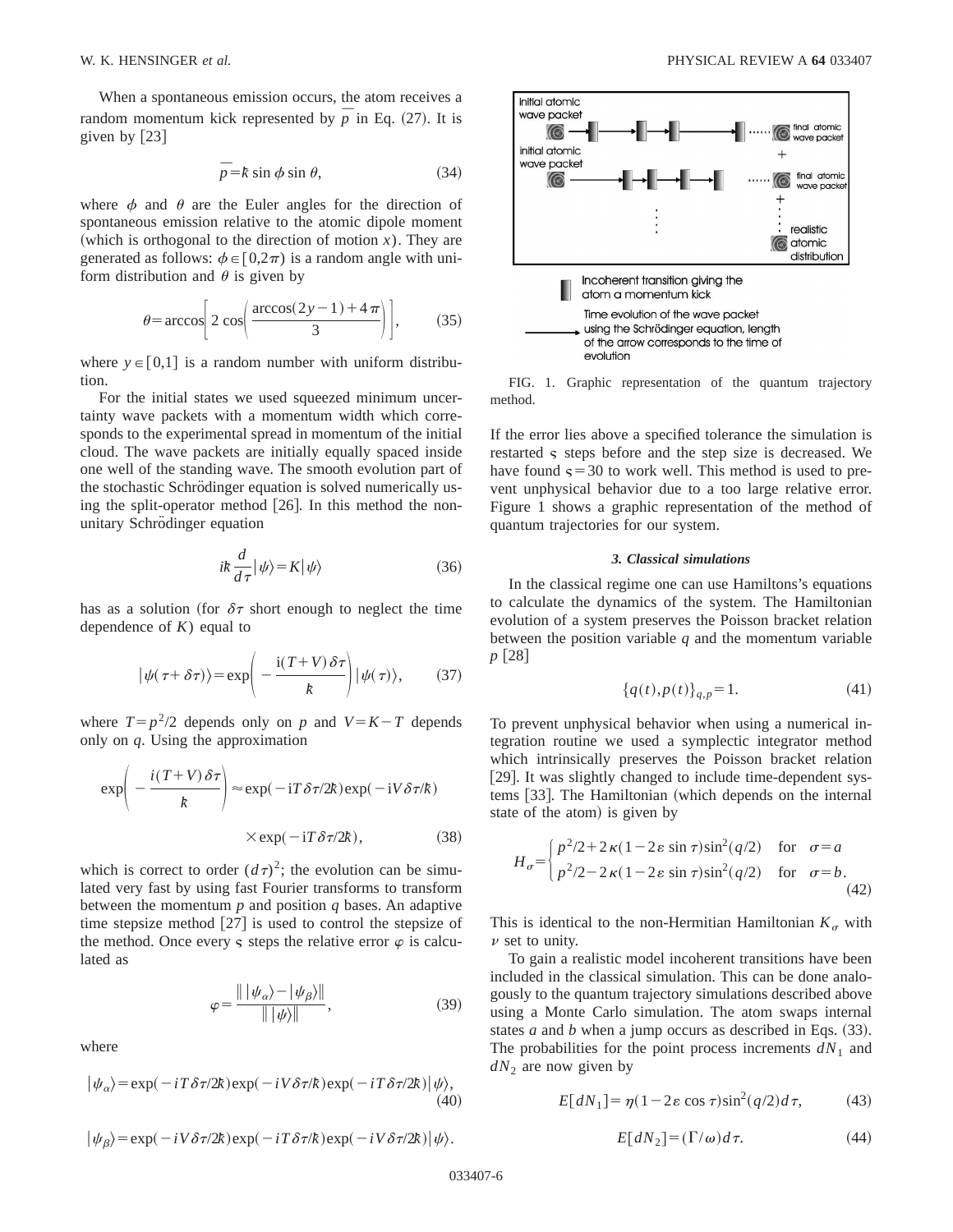When a transition takes place the position of the atom remains unchanged and the momentum is changed. When an absorption or stimulated emission takes place  $(dN<sub>2</sub>=1)$  momentum of the atom changes by  $\pm 1$  recoil. In case of a spontaneous emission the atom receives a random momentum kick  $p$  calculated in exactly the same way as the quantum case.

#### *4. Other theoretical considerations*

The methods presented above lead to an atomic momentum distribution resulting from the interaction of atoms with a modulated optical standing wave which is turned off and on instantaneously. To obtain more accurate results we have added into our numerical simulations the interaction due to a finite turn-on and turn-off time of the standing wave due to the experimental restrictions when using an acousto-optic modulator. The shape and length of the turn-on and turn-off were measured using a 280 MHz bandwidth photodetector. We have also found that it is important to match the beginning and end phase of the standing wave in our theoretical simulations exactly with the experimental conditions. This was also accomplished using the photodetector mentioned above.

The experimentally measured data consists of atomic position distributions after 10 ms ballistic expansion time as described in the section below. To obtain a theoretical position distribution after 10 ms, we evolve the theoretical position distribution after the standing-wave interaction for 10 ms using a propagator method. The position distribution after 10 ms turns out to be very similar to the momentum distribution straight after the standing-wave interaction as the free evolution effectively transfers all the momentum features into the position distribution. Because of this we will sometimes refer to the experimental results as momentum distributions, although they are, strictly speaking, position distributions.

Finally one needs to consider the finite position width of the initial cloud, which will contribute to the final position distribution. Therefore we convolute the final theoretical position distribution with the initial position distribution (before the standing-wave interaction) to obtain our final theoretical prediction.

#### **III. EXPERIMENTAL SETUP**

For our experiments a standard magneto-optic trap (MOT) was used. The pressure in the vacuum chamber was around  $10^{-9}$  Torr. The magnetic field coils produced a magnetic field gradient of  $10^{-1}$  T/m in an anti-Helmholtz configuration. The Earth's magnetic field was zeroed using the Hanle effect  $[30]$ . When applying a magnetic field the magnitude of absorption of the laser beams changes slightly when the laser is at resonance with the atomic vapor. This can be used to zero the magnetic field with high precision. An injection-locking scheme was utilized to decrease the linewidth of the trapping diode laser down to 100 kHz, while allowing all the power of the laser to be used in the trapping experiment. Around 10<sup>6</sup> rubidium atoms were polarization gradient cooled for 10 ms. This brought the atoms down to a



FIG. 2. Experimental setup used for our experiment.  $L_1$ ,  $L_2$  are lenses used to couple the laser beam in and out of the optical fiber which is utilized to optimize the pointing stability and to improve the quality of the laser beam.  $AOM<sub>1</sub>$  stabilizes the light intensity.  $AOM<sub>2</sub>$  produces the intensity modulation which is needed to produce an amplitude-modulated standing wave.

temperature of around 8  $\mu$ K. This corresponds to a 1/*e* momentum spread of 13 recoil momenta. Then the MOT was turned off but the repumping beam was left on so that the atoms accumulated in the  $F=3$  ground state. After a repumping period of 500  $\mu s$  the optical standing wave was turned on. It was left on for a time corresponding to a number of periods of the modulation frequency. Both the beginning and end phases of the modulation have to be carefully chosen to ensure the visibility of the resonances. After the standing wave is switched off, the atoms undergo a period of ballistic expansion (typically 10 ms for values of  $k < 0.1$  and up to 16 ms for larger values of  $k$ ). Then an image of the cloud is taken using the freezing molasses method  $[11,31]$ . In this technique the optical molasses is turned on again with the magnetic field still turned off and the resulting fluorescence is viewed with a  $16$  bit charge-coupled-device  $(CCD)$ camera. The CCD array of the camera was cooled, leading to a quantum efficiency of around 80% and a rms read noise of 6.7 electrons. The experimental setup is shown in Fig. 2.

A frequency stabilized titanium sapphire laser produces up to 2.2 W of light at 780 nm with a linewidth of 1 MHz and a frequency drift of 50 MHz per hour. This beam is first passed through an 80-MHz acousto-optic modulator  $(AOM<sub>1</sub>)$ as seen in Fig. 2) and then into a polarization-preserving single-mode optical fiber. The output beam goes through a polarizing beam-splitter cube and part of the light is fed through a polarizer to a photodetector, which gives an electronic feedback signal to the  $AOM<sub>1</sub>$  on the other end of the fiber. This reduces the standing-wave intensity noise, pointing instability and polarization noise to less than  $1\%$ . AOM<sub>2</sub> modulates the amplitude of this beam and produces an intensity modulation of the form  $I_o(1-2\varepsilon \sin \omega t)$ . High beam quality (Gaussian profile) after the  $AOM<sub>2</sub>$  is ensured by monitoring the beam in the far field. To test the spectral purity of our modulated standing wave the modulated light wave was observed on a fast photodetector and subsequent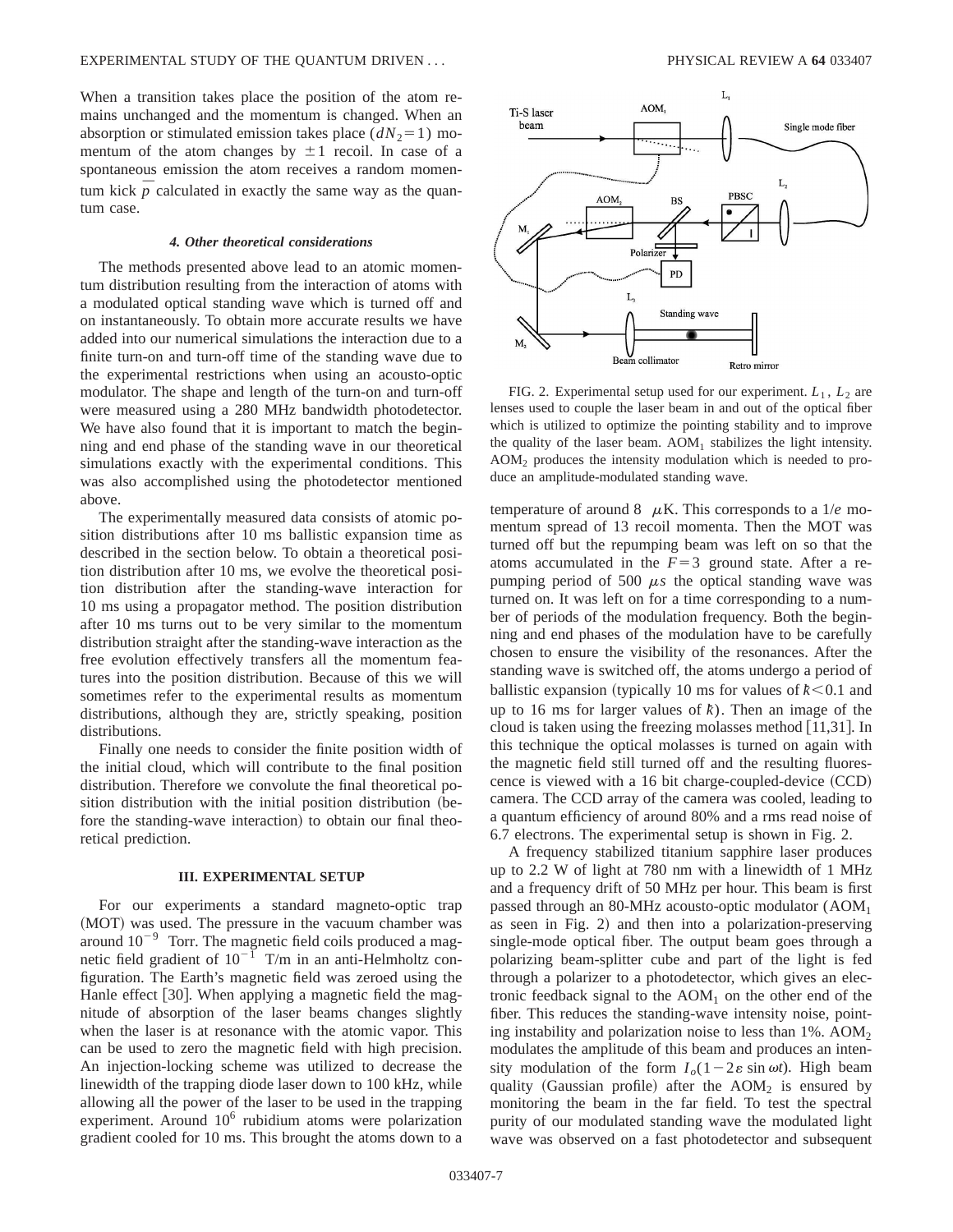

FIG. 3. The position of the resonances for loading and observation in phase space can be seen in (a). To be able to resolve the resonances using a CCD camera it is important that the resonances have maximum velocity. Therefore they should be located on the momentum axis for observation. For loading the resonances need to be located on the position axis. Part (b) shows the initial distribution of the atoms in phase space. The pictures illustrates that the resonances need to be placed on the position axis for effective loading to occur.

Fourier analysis of this signal indicated a spectral impurity of about one part in a thousand. The light after  $AOM<sub>2</sub>$  is collimated to a 1/*e* width of 2.85 mm. The beam passes through the vacuum chamber and through the atomic cloud and is retroreflected to form the one-dimensional periodic optical potential. The alignment of the retroreflection was measured to be good to approximately 0.02°. There is a variation of the scaled well depth  $\kappa$  over the extent of the atomic cloud due to the Gaussian profile of our standing-wave beam. This amounts to approximately 2%. The final maximum irradiance of the standing wave in the region of the atomic cloud was  $36.4 \pm 1$  W/cm<sup>2</sup>. The whole experiment is computer controlled using the Labview programming environment and a general purpose interface bus (GPIB) interface.

#### **IV. LOADING AND OBSERVATION OF RESONANCES**

Poincaré sections (stroboscopic phase-space maps) provide an easy way to understand the classical dynamics of the system. Atoms that start in a phase-space resonance rotate in phase space in time. Figure  $3(a)$  shows the position of the resonances in phase space when they are loaded and when they are observed. The term ''phase-space resonance'' implies that the resonances rotate with an angular velocity, so that they have the same phase-space position after multiples of the modulation period. Therefore one cycle is defined as one modulation period. Furthermore, it also implies that they rotate with the same angular frequency as they would in the unmodulated case in phase space (for a period 1 resonance) [18]. The resonances are loaded when they are located on the position axis in phase space. This is easy to understand since then they overlap with the initial atomic distribution shown in Fig.  $3(b)$ . To observe the resonance experimentally one has to wait for at least a quarter cycle (period 1 resonance), so that the resonances turn 90° and are positioned on the momentum axis. When they are positioned on the momentum axis the standing wave is turned off. After a period of free evolution the momentum distribution can now be resolved experimentally by taking a picture of the atomic spatial distribution. Exact velocity measurements can be made by taking pictures of the distribution after different times and calculating the distance they have moved during that time.

One needs to wait for approximately 4.25 cycles for the dynamics of the system to settle so that the resonances can be observed. Chaotic motion needs some time to distribute atoms, which are positioned in phase space between the resonances initially, to other phase space regions where chaos persists (sea of chaos, inside the region of bounded motion). If this has occurred resonances can emerge from the background of the chaotic region.

#### **V. PHASE-SPACE CHARACTERIZATION UTILIZING THE MODULATION PARAMETER** « **AND THE DRIVING AMPLITUDE**  $\kappa$

Using the techniques described above we are able to provide detailed experimental analysis of size, position, and momentum of these resonances and compare experimental results with the applicable theory. For this introductory discussion we concentrate on experiments with  $k=0.1$ (modulation frequency  $\omega/2\pi$ =300 kHz), being close to the quantum regime, when the modulation parameter  $\varepsilon$  is varied and the scaled well depth  $\kappa$  is held constant ( $\kappa=1.15$ ). The upper part of Figure 4 shows experimental results (solid line) as well as a quantum trajectory simulations (dotted line) for the resulting atomic momentum distributions. Distinct peaks in the momentum distribution correspond to phase-space resonances. Below the experimental data, Poincaré sections for different values of the modulation parameter  $\varepsilon$  illustrate the classical phase space. The Poincaré sections are taken at  $n+1/4$  periods of the modulation frequency. Two islands of stability can be seen, encircled by a sea of chaos. These result from second-order resonances, which bifurcate from the origin at  $\kappa=1$ . The resonance width is proportional to  $\varepsilon$ . However, the islands of stability break up for larger values of  $\varepsilon$  and therefore do not scale with  $\varepsilon$ . It can be seen that the size and the shape of the center resonance and the two second-order resonances are strongly dependent on the modulation parameter. Figure  $4(a)$  shows the unmodulated case. The region of bound motion is bound by the classical separatrix. The motion of all atoms is regular. In Fig.  $4(b)$ two second-order resonances have emerged for  $\varepsilon = 0.22$ . The onset of chaotic motion can be seen. With increasing values of  $\varepsilon$  the second-order resonances become more pronounced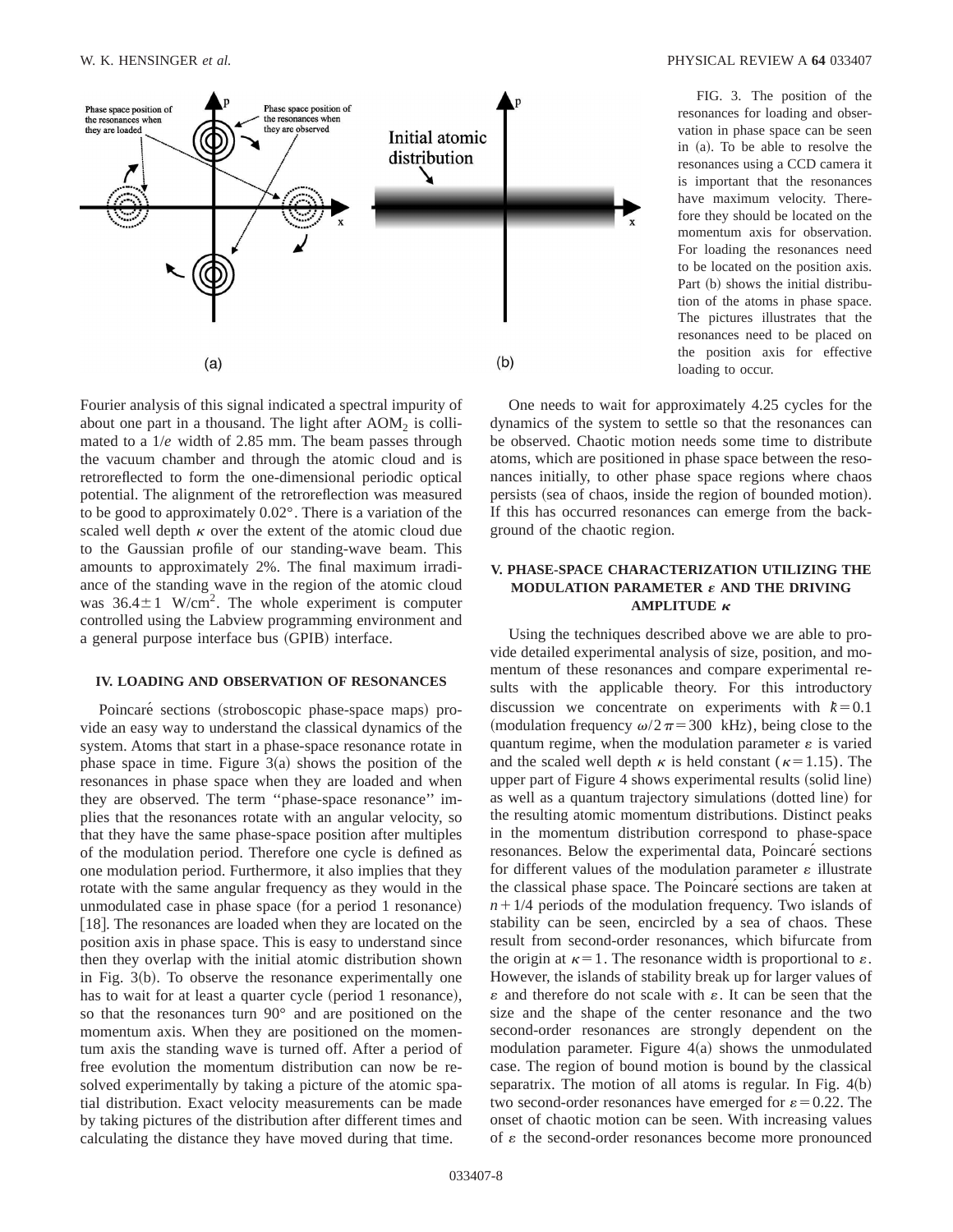

FIG. 4. The upper section shows the experimental atomic momentum distributions (solid line) together with a quantum simulation (dotted line) using the trajectory method of Sec. II B 2 for different values of the modulation amplitude  $\varepsilon$ . The lower part illustrates the corresponding Poincaré sections. The size of the resonances is strongly dependent on the modulation amplitude  $\varepsilon$ .

as can be seen in the experimental data and the quantum simulations. The region of regular motion centered at zero momentum becomes smaller and eventually disappears in the sea of chaos as can be seen in Figs.  $4(d) - 4(f)$ . The small regions of regular motion positioned close to the region of unbound motion (librations) do not rotate. This means that they cannot be observed in the experiment as they need to cross the position axis to be loaded as illustrated in Fig.  $3(a)$ .

Due to the small initial momentum width, atoms are not loaded into the region of regular unbound motion. Nevertheless, chaos leads to a homogeneous spread which is confined by the region of regular unbound motion. The small shoulders visible in both experimental data and quantum simulations result from this chaotic redistribution.

We have examined the phase space for different values of the scaled driving amplitude  $\kappa$ . Figure 5 shows experimental

results (solid line) for a range of  $\kappa$  between 1.11 and 1.36 with the scaled Planck's constant  $k$  kept constant at 0.1 (modulation frequency  $\omega/2\pi$ =300 kHz) and the modulation amplitude  $\varepsilon$  kept constant at 0.32. This data was obtained by adjusting the detuning  $\delta$  of the modulated standing wave. Alternatively an adjustment of the modulation frequency (with constant detuning) could be used to vary the scaled well depth  $\kappa$  which would give similar results to that of Fig. 5. Theoretical predictions from the quantummechanical calculations are also shown (dotted line). The lower section of Fig. 5 contains the corresponding Poincaré sections. One can see that with changing values of  $\kappa$  the velocity of the resonances is changed as is the size of the resonances. With increasing  $\kappa$  the resonances become faster. We have chosen a small  $\kappa$  step size between Figs. 5(a) and  $5(b)$  to illustrate this increase in velocity without introducing a qualitative change of phase space. Figure  $5(c)$  features the emergence of a center island. With  $\kappa$  increasing even further the second-order resonances move out, become smaller as shown in Fig.  $5(d)$ , and will eventually disappear in the sea of chaos.

Slight discrepancies between quantum trajectory simulations and the experimental data could result from nonuniformities in the initial experimental position and momentum distribution. Furthermore slight errors in the alignment of the optical standing wave relative to the atomic cloud can possibly lead to discrepancies between theory and experiment. In spite of such potential problems the agreement between the experiment and theory is very good.

In the experiment we have found a maximum size of the resonances for the scaled driving amplitude  $\kappa$  in a range between 1.1 and 1.3, depending on the modulation parameter  $\varepsilon$  as predicted by theory. Nonlinear dynamics theory tells us that for every value of  $\kappa$  there will be a modulation frequency which will be equal to the nonlinear natural frequency of the system. When this occurs the system is in resonance. However, the size of the islands of regular motion resulting from these resonances is very sensitive to system parameters  $\varepsilon$  and  $\kappa$ . In some cases the peaks in the momentum distribution are infinitely small, while in others they form stable islands. Our simulations predict the formation of observable stable resonances for driving amplitudes in the range  $\kappa$ =1.0 to 1.5. It should be noted that the variation of the scaled well depth  $\kappa$  produces phase-space portraits which are similar to the ones which can be accomplished by variation of the modulation parameter  $\varepsilon$ .

#### **VI. RESONANCE MOMENTUM**

While we discussed period-1 resonances in the preceding section, here we discuss the dynamics of period-2 resonances that occur at lower values of  $\kappa$ . This is important as for this value of  $\kappa$ , higher values of the modulation frequency are accessible at a detuning which is not too small to destroy the pendulum dynamics. If the detuning becomes too small the adiabatic elimination of the excited state breaks down and the center-of-mass dynamics become far more complicated. Higher resonance momenta are accessible using higher modulation frequencies. We have made momentum measure-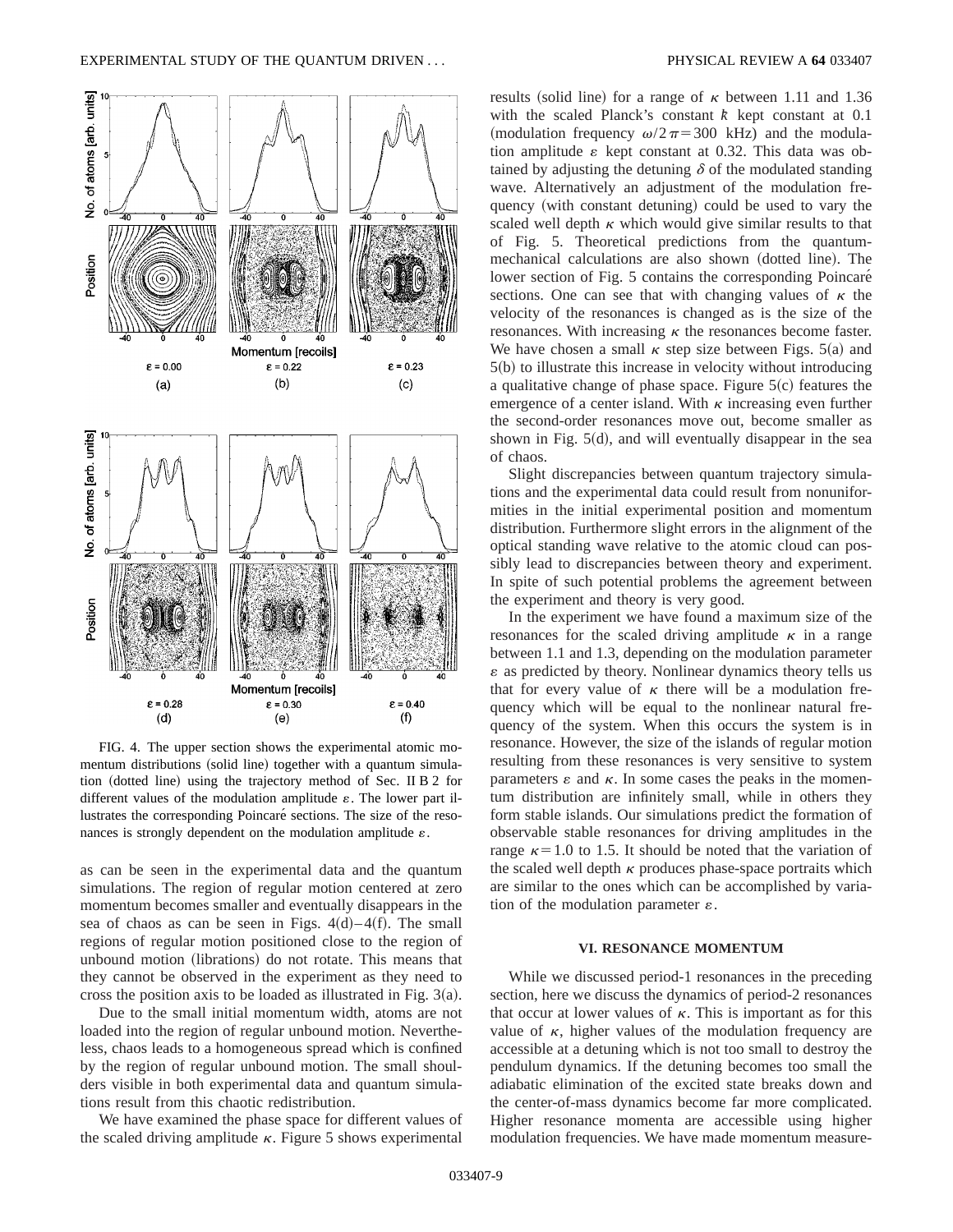

FIG. 5. Experimental data (solid line) and quantum trajectory simulation (dotted line) showing resonances as a function of the scaled driving amplitude  $\kappa$ . One can see that the islands of regular motion appear only for a small range of  $\kappa$ . The momentum of the resonances changes with  $\kappa$ . The corresponding Poincaré sections are shown below.

ments of the resonances for a range of modulation frequencies keeping  $\kappa$  and  $\varepsilon$  constant. The system can be described by the Hamiltonian given in Eq. (2). As long as  $\kappa$  and  $\varepsilon$  are kept constant, the resonances will appear at the same scaled momentum. The measured momentum  $p<sub>x</sub>$  of the resonances is proportional to the scaled momentum *p* multiplied with the modulation frequency  $\omega$ . Therefore, the momentum of the resonances should scale linearly with modulation frequency.

For different values of the modulation frequency  $\omega$ , the detuning was adjusted to obtain the same value of the modulation parameter  $\kappa$ . Then the momentum of the resonances was measured using ballistic expansion. A graph of the experimental results is shown in Fig. 6. The resonance momenta and their errors shown are obtained from a leastsquares analysis of time-of-flight data. The error bars also include the momentum error resulting from the finite width of the resonances as well as slight asymmetries in their shape. There is a linear relation between the modulation frequency and the momentum of the resonances as predicted by theory.

In fact these results can be interpreted as the experimental proof for the mapping of several different physical experiments into one unique theoretical case using scaled variables. The scaled quantum and classical theories produce a unique result for  $\varepsilon$  and  $\kappa$  kept constant, while the resonance momentum can be varied experimentally from 0 to many recoils by adjusting the modulation frequency  $\omega$  while compensating with the detuning  $\delta$ .

#### **VII. EFFECTS OF SMALL NOISE AMPLITUDES ON THE SYSTEM**

Exploring the effects of noise on an atom-optical system is of importance as the mechanisms involved are closely related to decoherence, which is an intense area of study due to its importance for the development of new quantum tech-



FIG. 6. Momentum of the resonances for different values of the modulation frequency  $\omega/2\pi$ . The modulation amplitude  $\epsilon$  and the scaled well depth  $\kappa$  are held constant. Results for  $\epsilon$ =0.32 are shown. A linear fit is well within the error bars. This mechanism could be used for effective velocity control of atoms.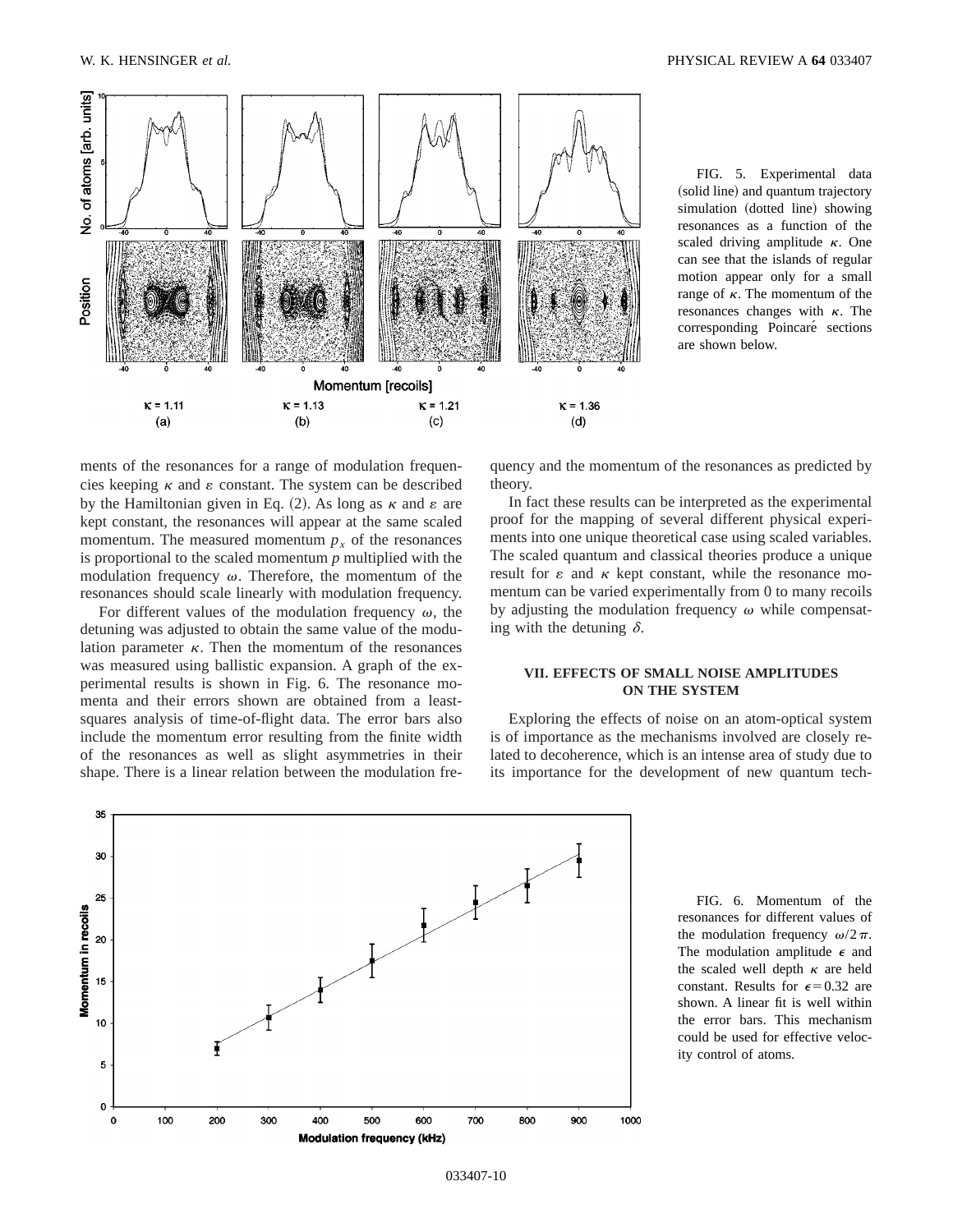

FIG. 7. Amplitude noise is introduced to the system. The resonances are remarkably stable. While there was no noise added in part  $(a)$ , 10% amplitude noise was added to obtain part  $(b)$ . The data was obtained at  $\epsilon$ =0.26.

nologies. Goetsch and Graham have undertaken a theoretical study where they analyzed the influence of spontaneous emission on the dynamical localization in atomic momentum-transfer experiments [34]. Experiments exploring the effects of noise and dissipation on dynamical localization were carried out by Klappauf et al. [35] and Ammann *et al.* [12,21]. We have studied how intensity noise affects the stability and the loading of the resonances of the driven pendulum. To implement this we added noise to the modulated standing wave by adding a random number between  $-1$  and 1 multiplied by both the full modulation amplitude  $\kappa$  and the noise factor between 0 and 1 to every point of the modulation signal. This corresponds to adding white noise to the modulation signal. Figure 7 shows experimental results. Figure  $7(a)$  shows the atomic distribution with no added noise. In Fig.  $7(b)$ , 10% amplitude noise (noise factor: 0.1) was added to the standing wave. Although the ratio between the height of the center resonance and the period 1 resonance changes slightly, the difference between the two cases is nearly negligible. It is remarkable that the resonances are fairly stable even with quite significant amounts of noise. Further experimental and theoretical studies of the effects when stronger noise is introduced are under way and will be reported in a future paper.

#### **VIII. ATOMIC MOMENTUM STATE PREPARATION**

For many experiments in atom optics momentum state preparation is of significance. We have conducted preliminary experiments to achieve this goal. The final goal is to efficiently prepare atomic wave packets at a certain position in phase space with adjustable position and momentum spread. Furthermore, it might also be desirable to achieve this with a large-scaled Planck's constant and at high values of detuning to prevent decoherence due to incoherent absorption and spontaneous-emission processes. We have experimentally shown that the momentum of resonances is determined by the value of the modulation frequency when the modulation amplitude  $\varepsilon$  and the modulation parameter  $\kappa$  are kept constant as shown in Sec. VI. This provides the opportunity for rough momentum selection. Note that one disadvantage of this method is the fact that the momentum spread of the atoms contained in the resonances is proportional to the modulation frequency.

Furthermore, the scaled theory predicts that the momentum of the resonances is slightly dependent on the modulation amplitude  $\varepsilon$  as shown in Fig. 4. The resonance momentum is also strongly dependent on the scaled well depth  $\kappa$  as can be seen in Fig. 5. The disadvantage of trying to change the resonance momentum by means of changing either  $\varepsilon$  or  $\kappa$  is that the amount of atoms contained in the resonances as well as the size change dramatically when changing these two parameters. Therefore changing either of these parameters does not represent an efficient solution to control the momentum of an atomic ensemble.



FIG. 8. Resonances of the quantum-driven pendulum. Up to around 65% of the atoms can be loaded into the resonances for effective momentum preparation. This data was obtained at a modulation parameter of 0.27 and a modulation frequency  $\omega/2\pi$  of 900 kHz.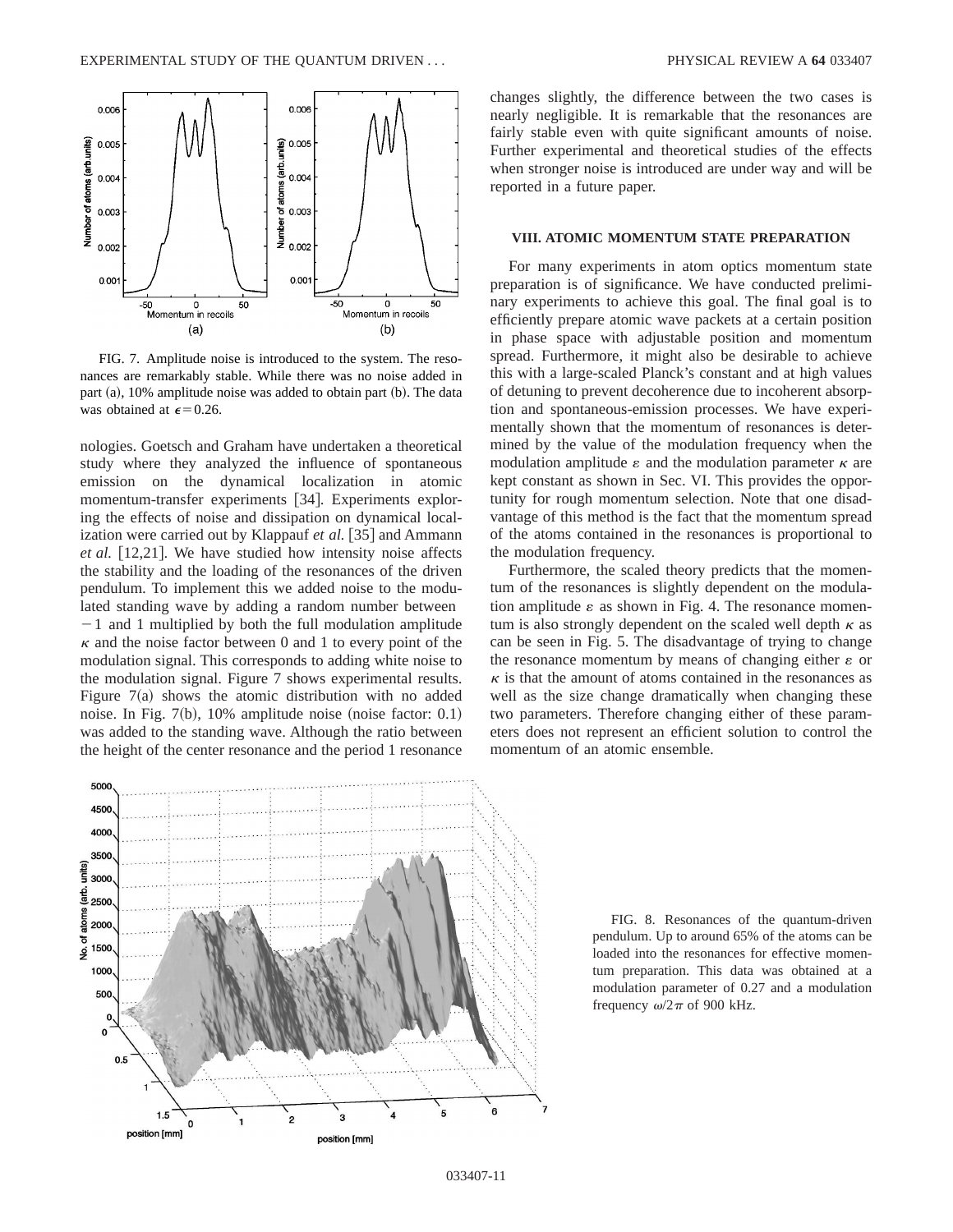

FIG. 9. Rather than turning the standing wave off when the  $resonances are positioned on the momentum axis (position 3), the$ standing wave can be turned off slightly before or after that time. This corresponds to a rotation of the resonances by up to  $45^{\circ}$  (positions  $1,2,4,5$ ) in phase space. Note the symmetry of positions 2 and 4, 1 and 5.

We have found a far more efficient way to control the momentum of an atomic ensemble while preserving atomic coherence. Choosing the right parameters one can load up to 65% of all atoms into the resonances. Figure 8 shows an experimental atomic position distribution after 10-ms ballistic expansion time. Here the two resonances were measured to move with a momentum of 30.25 recoils. This method does not rely on changing any of the parameters  $\kappa$ ,  $\dot{k}$ , or  $\varepsilon$ . The velocity of the resonances can be well controlled by changing the end phase of the modulation of the standing wave. In this method we stop the modulation of the standing wave at different times, not necessarily when the resonances are positioned on the momentum axis. This corresponds to a rotation of the resonances by up to 45° from the observation position on the momentum axis as can be seen in Fig. 9. We have achieved a velocity range of 35 recoils with this method which could be even further extended by increasing the modulation frequency. Figure 10 shows the experimentally obtained velocities for different end phases of the modulation signal. The curve is approximately symmetric around 6.37 cycles at which the resonances are positioned on the momentum axis. We have included a sinusoidal fit to show that this velocity control mechanism can be explained by the rotation of the resonances in phase space. Note the two-cycle symmetry of this experiment, due to the fact that the resonances which are utilized are period-2 resonances.

#### **IX. CONCLUSION**

Atom optics is an ideal experimental setting to explore the quantum driven pendulum and its classical analog. The dynamics are best understood from a quantum chaotic phase space or the classical analog, depending at which value of the scaled Planck's constant  $k$  the experiment is performed.



FIG. 10. Experimental data showing the momentum of the resonances for different end phases of the modulated standing wave. 6.37 cycles correspond to turning off the standing wave at a modulation minimum. The data shown here were obtained at a modulation frequency  $\omega/2\pi$  of 900 kHz and a modulation parameter of 0.27. A sinusoidal fit is within the error bars.

In this paper we have presented experimental results and theoretical techniques pertaining to this system.

We have given a thorough experimental investigation of the quantum chaotic phase space of the driven pendulum in atom optics. We have characterized parts of the parameter space that determine the observed phase-space dynamics. We presented experimental evidence for how the size and amplitude of these resonances depend on the modulation frequency, the scaled well depth, the modulation amplitude and the scaled Planck's constant of the system. With the appropriate choice of parameters even the central island of stability can be eliminated while retaining the second-order resonances. We have given experimental proof that the described experimental system used can be accurately modeled by the theory which we have provided here. We have developed two experimental methods in which the momentum of these resonances can be controlled very accurately. One of the methods allows us to fine tune the momentum of resonances. Experimental evidence for the accuracy and efficiency of this method is given. In contrast to changing the modulation frequency as a means for momentum control this method leaves the momentum width of the resonances unchanged. We have investigated the effect of small-noise amplitudes on this quantum chaotic system and found surprising stability.

In addition we have shown that the quantum chaotic mixed phase space provides a range of possibilities for effective quantum phase-space preparation. The results presented here are likely to be useful for atom interferometry, Bragg scattering, and perhaps even the coherent splitting of a Bose-Einstein condensate and other areas of atom optics. We have shown that up to approximately 65% of all atoms can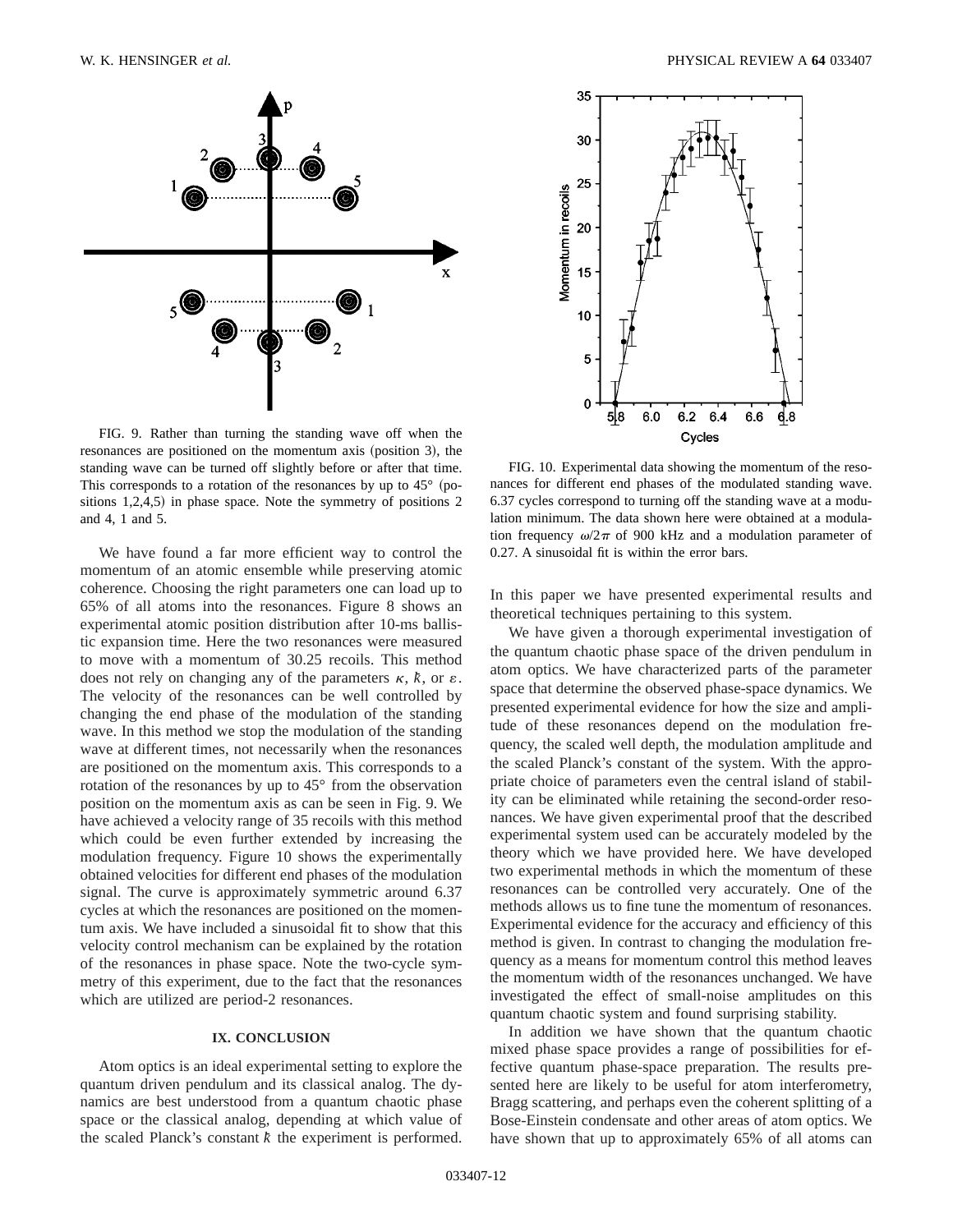be loaded into the resonances, allowing efficient atomic velocity control.

Due to the control of the scaled Planck constant this experiment provides an ideal environment for studies of quantum chaos and decoherence. Analyzing the driven pendulum in atom optics is an effective means to explore the borderland between quantum and classical physics as the experiments illustrate that one needs to consider the wave nature of atoms to accurately explain the atomic dynamics.

Further investigation is in progress addressing quantum phenomena which can occur in this system, some of which are predicted by Dyrting, Milburn, and Holmes  $[18]$  and Sanders and Milburn [32].

#### **ACKNOWLEDGMENTS**

The corresponding author W.K.H. would like to thank Gerard Milburn and Cathy Holmes for some very helpful discussions as well as Howard Carmichael for some interesting discussions concerning quantum trajectories. H.M.W. would like to acknowledge enlightening discussions with Prahlad Warszawski. This work is supported by the Australian Research Council.

#### **APPENDIX: ADIABATIC ELIMINATION OF THE UPPER STATE**

The adiabatic elimination technique we use here is similar to that introduced by Graham, Schlautmann, and Zoller  $[10]$ for the same system, but we give a more complete derivation including justifications for the approximations made using the parameters of the experiment. We also relate the equations to those of Dyrting and Milburn  $[23]$ , derived using a different technique, which are the basis for the quantum trajectory simulations of this paper.

We can write the master equation for the two-level atom in a light field as

$$
\dot{\rho} = \Gamma \left( \mathcal{B} \sigma \rho \sigma^{\dagger} - \frac{1}{2} \{ \sigma^{\dagger} \sigma, \rho \} \right) - \frac{i}{2} \left[ \Omega(x, t) \sigma^{\dagger} + \sigma \Omega^{\dagger}(x, t), \rho \right]
$$

$$
- i \delta [\sigma^{\dagger} \sigma, \rho] - \frac{i}{2 \hbar m} [\rho^2, \rho], \tag{A1}
$$

where for an arbitrary operator *R*

$$
BR = \int d^2\vec{n} \phi(\vec{n}) e^{ikn_x x} Re^{-ikn_x x}.
$$
 (A2)

Explicitly using the internal state basis *a*,*b* we have

$$
\dot{\rho}_{aa} = \Gamma \mathcal{B} \rho_{bb} - \frac{i}{2} [\Omega^{\dagger}(x, t) \rho_{ba} - \rho_{ab} \Omega(x, t)]
$$

$$
- \frac{i}{2\hbar m} [\rho^2, \rho_{aa}], \tag{A3}
$$

$$
\dot{\rho}_{ab} = -\frac{\Gamma}{2} \rho_{ab} - \frac{i}{2} [\Omega^{\dagger}(x, t) \rho_{bb} - \rho_{aa} \Omega^{\dagger}(x, t)]
$$

$$
+ i \delta \rho_{ab} - \frac{i}{2 \hbar m} [\rho^2, \rho_{ab}], \tag{A4}
$$

$$
\dot{\rho}_{bb} = -\Gamma \rho_{bb} - \frac{i}{2} [\Omega(x,t)\rho_{ab} - \rho_{ba} \Omega^{\dagger}(x,t)]
$$

$$
-\frac{i}{2\hbar m} [\rho^2, \rho_{bb}].
$$
 (A5)

Now in the experiment  $|\Omega(x,t)| \le \Omega \approx 4.65 \times 10^9 \text{ s}^{-1}$ , and  $\delta \approx 7$  GHz ( $\delta \approx 44 \times 10^{9}$  s<sup>-1</sup>). Thus we are always in the well-detuned regime where  $\Omega \ll \delta$ . As a result, most of the time the atom will be in the ground state with  $\rho_{hh}$  $\sim (\Omega/\delta)^2$ , as we will show. As long as we are not interested in evolution faster than the time scale  $\Gamma^{-1}$ , we can then slave  $\rho_{ab}$  and  $\rho_{bb}$  to  $\rho_{aa}$ . Specifically, we see from Eq. (A4) that  $\rho_{ab}$  will quickly come to equilibrium (at rate  $\Gamma/2$ ) with respect to the value of  $\rho_{aa}$ , which evolves slowly. Setting  $\dot{\rho}_{ab}$ =0 thus gives

$$
\rho_{ab} \simeq \frac{\mathrm{i} [\rho_{aa} \Omega^{\dagger}(x,t) - \Omega^{\dagger}(x,t) \rho_{bb}]}{\Gamma - 2\mathrm{i} \delta}.
$$
 (A6)

Since  $\Omega(x,t)$  is time dependent, this expression can only be valid if the rate of decay,  $\Gamma/2$ , is much greater than the rate of variation of  $\Omega(x,t)$ . In the experiment  $\Gamma/2 \approx 19$  $\times 10^6$  s<sup>-1</sup> while the angular modulation frequency is typically an order of magnitude smaller. In deriving Eq.  $(A6)$  we have also assumed that the kinetic energy is much less than  $\hbar \delta$  and  $\hbar \Gamma$  and so can be ignored compared to them. In the experiment  $\delta \approx 44 \times 10^9 \text{ s}^{-1}$ ,  $\Gamma \approx 3.8 \times 10^7 \text{ s}^{-1}$ , and the recoil frequency is  $3.8 \times 10^3$  s<sup>-1</sup>. Since the 1/*e* momentum half-width is of order 7 recoil momenta, the kinetic energy divided by  $\hbar$  is of order  $10^5$  s<sup>-1</sup>. Thus the above assumptions are justified.

Substituting Eq.  $(A6)$  into Eq.  $(A5)$  and Eq.  $(A3)$  give the following coupled equations:

$$
\dot{\rho}_{aa} = \Gamma \mathcal{B} \rho_{bb} + \frac{1}{\Gamma^2 + 4\delta^2} \{ i \, \delta [\Omega^\dagger(x, t) \Omega(x, t), \rho_{aa}] \}
$$

$$
- \Gamma \{ \Omega^\dagger(x, t) \Omega(x, t), \rho_{aa} \} / 2 + \Gamma \Omega^\dagger(x, t) \rho_{bb} \Omega(x, t) \}
$$

$$
- \frac{i}{2\hbar m} [\rho^2, \rho_{aa}], \tag{A7}
$$

$$
\dot{\rho}_{bb} = -\Gamma \rho_{bb} + \frac{1}{\Gamma^2 + 4\delta^2} \{-i\delta[\Omega(x,t)\Omega^{\dagger}(x,t), \rho_{bb}] -\Gamma\{\Omega(x,t)\Omega^{\dagger}(x,t), \rho_{bb}\}/2 + \Gamma\Omega(x,t)\rho_{aa}\Omega^{\dagger}(x,t)\} - \frac{i}{2\hbar m} [\rho^2, \rho_{bb}].
$$
\n(A8)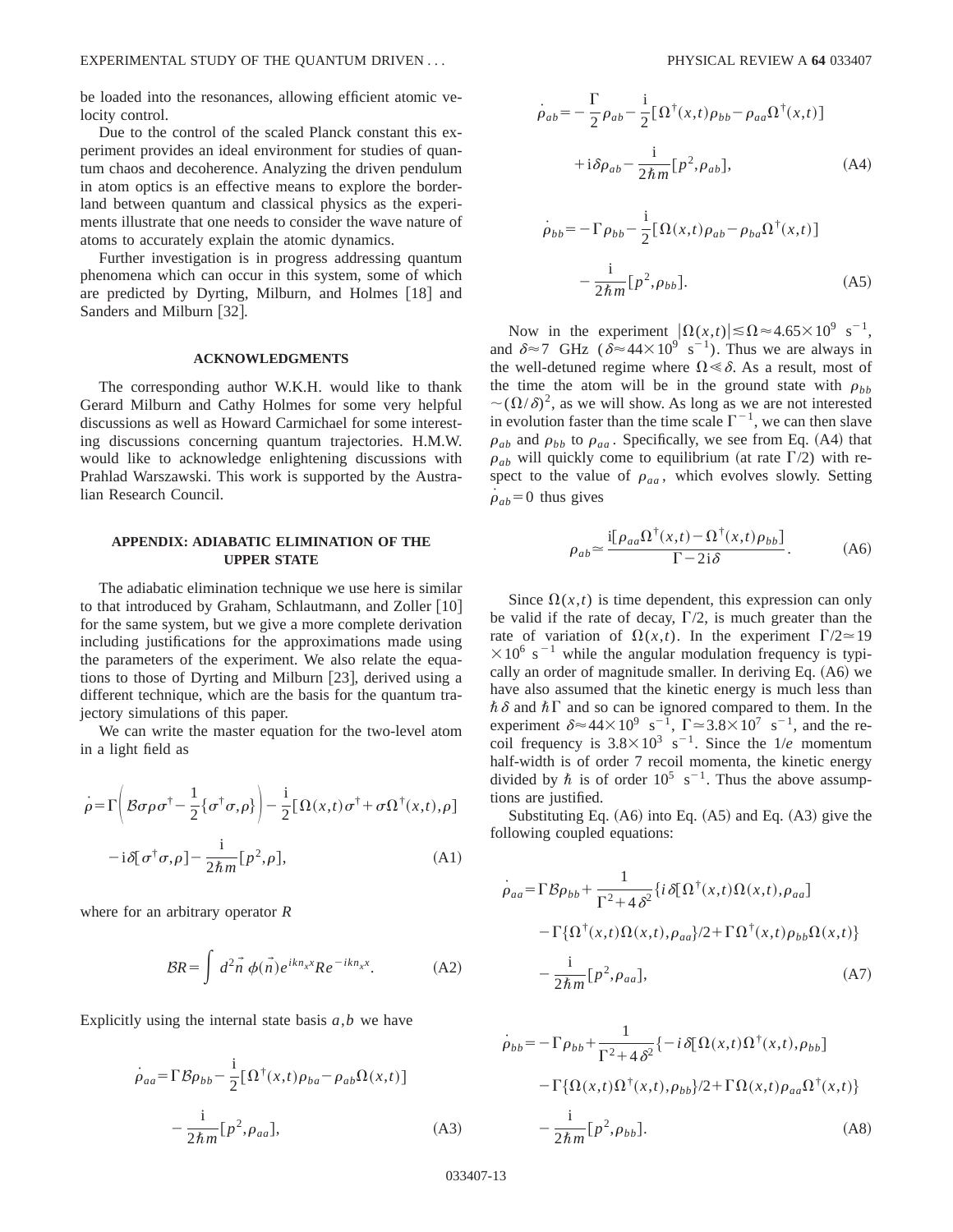These are the equations which are simulated by the quantum trajectories in Sec. II B 2.

We can simplify the system still further by adiabatically eliminating the upper state  $\rho_{bb}$ , by setting  $\rho_{bb} = 0$ . This requires that the damping rate  $\Gamma$  be much greater than the rate of variation of  $\Omega(x,t)$  and the kinetic energy divided by  $\hbar$ . These are the same approximations as used above in deriving Eq. (A6). Strictly, this technique also requires that  $\Gamma$  be much greater than  $\Omega^2/\delta$ , which is not satisfied for our system. It can be shown that a more rigorous approach to adiabatic elimination  $|36|$  removes this requirement, and gives a slightly different result in the end. This is based on moving into the interaction picture with respect to the ground-state potential  $H_0 = (\hbar/4\delta)\Omega(x,t)\Omega^{\dagger}(x,t)$  (which results from the adiabatic elimination) before beginning the adiabatic elimination. It does not yield the above Dyrting-Milburn equations which are the basis for our quantum trajectory simulations. For this reason, and because the correction to our final master equation is small, we will continue to follow the simpler procedure we have used so far.

Slaving  $\rho_{bb}$  to  $\rho_{aa}$  by setting  $\rho_{bb}=0$  gives

$$
\rho_{bb} + \frac{\{\Omega(x,t)\Omega^{\dagger}(x,t), \rho_{bb}\}/2 + i(\delta/\Gamma)[\Omega(x,t)\Omega^{\dagger}(x,t), \rho_{bb}\}}{\Gamma^2 + 4\delta^2} \approx \frac{\Omega(x,t)\rho_{aa}\Omega^{\dagger}(x,t)}{\Gamma^2 + 4\delta^2}.
$$
 (A9)

The first correction term on the left-hand side (LHS) (the anticommutator) scales like  $\Omega^2/4\delta^2$ , which is, as we have shown above, negligible. The second correction term on the LHS (the commutator) cannot be removed so simply, since (as noted above) the experimental parameters do not satisfy  $\Gamma \gg \Omega^2/\delta$ . In the more sophisticated treatment of making the adiabatic approximation in an interaction picture, this term does not appear. Knowing this, we can justify dropping it here. Thus we arrive at the simple expression

$$
\rho_{bb} \simeq \frac{\Omega^{\dagger}(x,t)\rho_{aa}\Omega(x,t)}{\Gamma^2 + 4\delta^2},\tag{A10}
$$

which scales as  $(\Omega/\delta)^2$  as claimed.

The reduced density operator for the center-of-mass alone is given by the partial trace over the internal atomic states:

$$
\rho_{\text{com}} = \text{Tr}_{\text{int}} \rho = \rho_{aa} + \rho_{bb} \tag{A11}
$$

Denoting  $\rho_{\text{com}}$  simply as  $\rho$ , the above scaling implies that  $\rho \approx \rho_{aa}$ . Using this, and substituting the above expression for  $\rho_{bb}$  into Eq. (A3) gives finally

$$
\dot{\rho} = \frac{\Gamma}{\Gamma^2 + 4\delta^2} \left( \mathcal{B}\Omega^{\dagger}(x,t)\rho \Omega(x,t) - \frac{1}{2} \{ \Omega(x,t)\Omega^{\dagger}(x,t), \rho \} \right)
$$

$$
-i\frac{\delta}{\Gamma^2 + 4\delta^2} [\Omega(x,t)\Omega^{\dagger}(x,t), \rho] - \frac{i}{2\hbar m} [\rho^2, \rho]. \quad (A12)
$$

For  $\delta \gg \Gamma$  this is identical to Eq. (14). The more sophisticated adiabatic elimination would produce an extra Hamiltonian term scaling as  $\Omega^4/\delta^3$ . For the experimental parameters, this is only about 1% as large as the dominant Hamiltonian term scaling as  $\Omega^2/\delta$ , and can thus be safely ignored.

- [1] A. Einstein, Verh. Dtsch. Phys. Ges. **19**, 82 (1917).
- [2] M.V. Berry. Proc. R. Soc. London, Ser. A 413, 183 (1987).
- [3] K. Nakamura, *Quantum versus Chaos. Questions Emerging* from Mesoscopic Cosmos (Kluwer Academic, Dordrecht, 1997).
- [4] S. Fishman, D.R. Grempel, and R.E. Prange, Phys. Rev. Lett. **49**, 509 (1982).
- [5] C.M. Marcus, A.J. Rimberg, R.M. Westervelt, P.F. Hopkins, and A.C. Gossard, Phys. Rev. Lett. **69**, 506 (1992).
- @6# R. Blumel, S. Fishman, and U. Smilansky, J. Chem. Phys. **84**, 2604 (1986).
- [7] S. Sridhar. Phys. Rev. Lett. **67**, 785 (1991).
- [8] J.E. Bayfield and P.M. Koch, Phys. Rev. Lett. 33, 258 (1974).
- [9] R.V. Jensen, S.M. Susskind, and M.M. Sanders, Phys. Rep. **201**, 1 (1991).
- [10] R. Graham, M. Schlautmann, and P. Zoller, Phys. Rev. A 45, R19 (1992).
- [11] F.L. Moore, J.C. Robinson, C.F. Bharucha, B. Sundaram, and M.G. Raizen, Phys. Rev. Lett. **75**, 4598 (1995).
- [12] H. Ammann, R. Gray, I. Shvarchuck, and N. Christensen, Phys. Rev. Lett. **80**, 4111 (1998).
- [13] F. L. Moore, J. C. Robinson, C. Bharucha, P. E. Williams, and M. G. Raizen, Phys. Rev. Lett. **73**, 2974 (1994).
- [14] J.C. Robinson, C. Bharucha, F.L. Moore, R. Jahnke, G.A. Georgakis, Q. Niu, M.G. Raizen, and Bala Sundaram, Phys. Rev. Lett. **74**, 3963 (1995).
- [15] R.M. Sinclair, J.C. Hosea, and G.V. Sheffield, Rev. Sci. Instrum. 41, 1552 (1970).
- [16] J. Chaiken, R. Chevray, M. Tabor, and Q.M. Tan, Proc. R. Soc. London, Ser. A 408, 165 (1986).
- @17# J.E. Bayfield and David S. Sokol, Phys. Rev. Lett. **61**, 2007  $(1988)$
- [18] S. Dyrting, G.J. Milburn, and C.A. Holmes, Phys. Rev. E 48, 969 (1993).